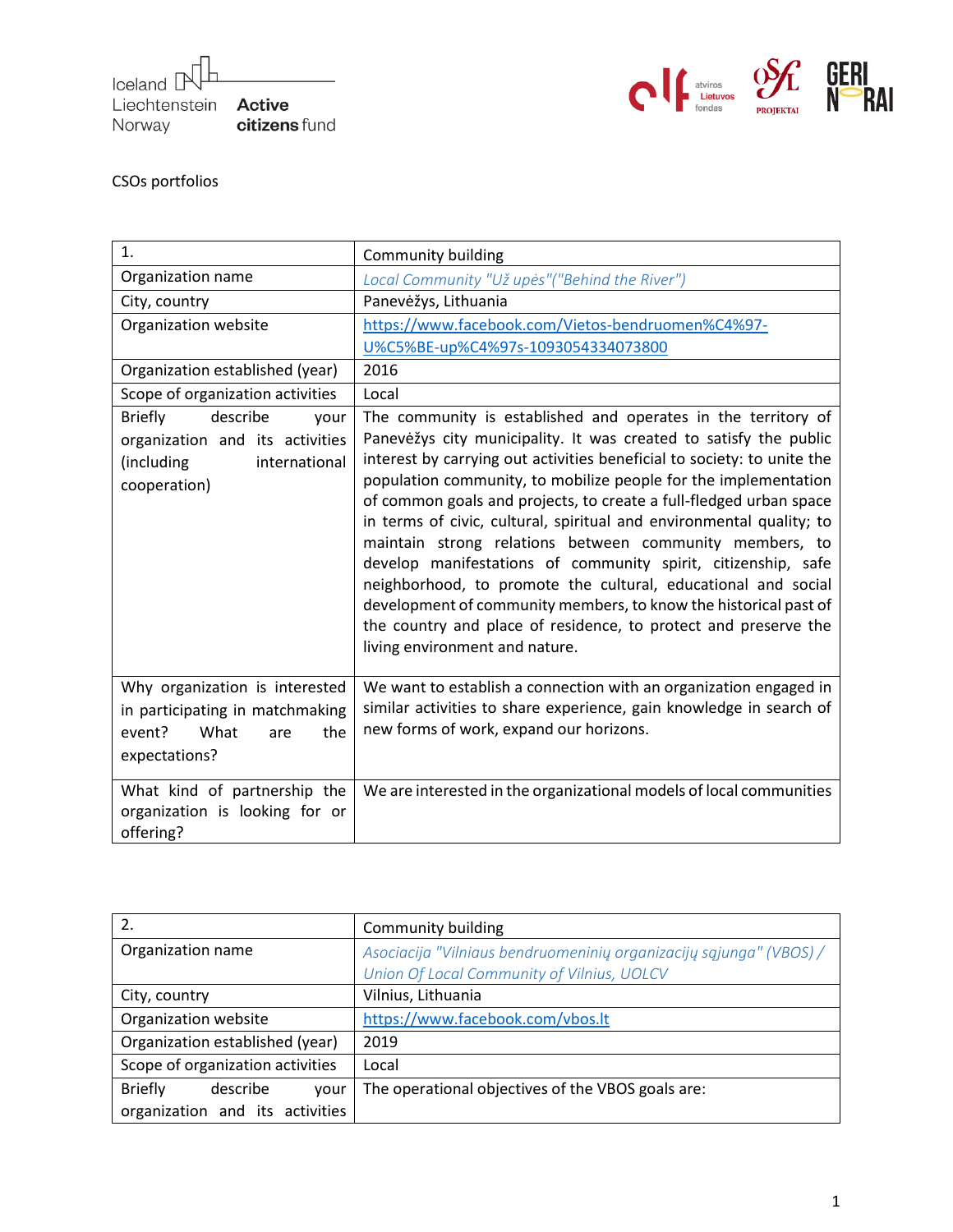| Iceland<br>Liechtenstein<br><b>Active</b> | atviros                                                                                                                                         | RAI |
|-------------------------------------------|-------------------------------------------------------------------------------------------------------------------------------------------------|-----|
| citizens fund<br>Norway                   |                                                                                                                                                 |     |
| international<br>(including               | 1. to represent and defend the interests of VBOS members in                                                                                     |     |
| cooperation)                              | cooperation with state authorities and administrations, national                                                                                |     |
|                                           | networks of non-governmental organizations;                                                                                                     |     |
|                                           | 2. to encourage residents and enterprises and organizations located<br>in Vilnius city municipality to actively participate in the cultural and |     |
|                                           | social life of Vilnius community organizations, to participate in social                                                                        |     |
|                                           | actions and cultural projects carried out by VBOS;                                                                                              |     |
|                                           | 3. to create a good community environment - civic, justice, culture,                                                                            |     |
|                                           | natural, aesthetic, tolerant, etc., to perform educational work                                                                                 |     |
|                                           | through local and other enlightened people, cultural and public                                                                                 |     |
|                                           | actors, representatives and members of non-governmental<br>organizations;                                                                       |     |
|                                           | 4. to bring together the members of the VBOS for the most                                                                                       |     |
|                                           | appropriate solutions for social, cultural and economic well-being.                                                                             |     |
|                                           |                                                                                                                                                 |     |
|                                           | Every year, VBOS organizes an event, "Community Communities", in                                                                                |     |
|                                           | Vilnius city. Communicates continuously with communities. We do                                                                                 |     |
|                                           | international<br>cooperation experience,<br>not yet have<br>but<br>communication is taking place with the local communities from                |     |
|                                           | Norway and Sicily.                                                                                                                              |     |
| Why organization is interested            | VBOS's activities go further than just the cultural area, but there is                                                                          |     |
| in participating in matchmaking           | currently an active interest in improving communities' lives to help                                                                            |     |
| What<br>event?<br>are<br>the              | the government. Our goal is that the Lithuanian government would                                                                                |     |
| expectations?                             | pay more attention to the communities' challenges, and legislation<br>of the country would ensure so.                                           |     |
|                                           | VBOS understands that a good community needs a leader and a                                                                                     |     |
|                                           | team of active citizens. By participating, we hope to be valuable                                                                               |     |
|                                           | partners in our experiences and acquaintances.                                                                                                  |     |
| What kind of partnership the              | VBOS is looking for partners to share their good practices on the                                                                               |     |
| organization is looking for or            | topics "Who is a good community leader?" and "How to                                                                                            |     |
| offering?                                 | strengthen the community?". The issues that matter to us, and what<br>legal solutions help their communities to exist, what obstacles they      |     |
|                                           | overcome, etc. We want to organize meetings that would inspire                                                                                  |     |
|                                           | Vilnius communities' leaders not to give up, develop themselves                                                                                 |     |
|                                           | (e.g. English knowledge) and broaden their horizons.                                                                                            |     |

| 3.                                 | Community building                                              |
|------------------------------------|-----------------------------------------------------------------|
| Organization name                  | The House of Activity and Creativity                            |
| City, country                      | Zapyškis, Kaunas district                                       |
| Organization website               | https://www.facebook.com/KurybosStubaZapyskyje                  |
| Organization established (year)    | 2014                                                            |
| Scope of organization activities   | Local                                                           |
| <b>Briefly</b><br>describe<br>vour | The House of Activity and Creativity, a Public Institution, was |
| organization and its activities    | established in 2014 by six women living in the surroundings of  |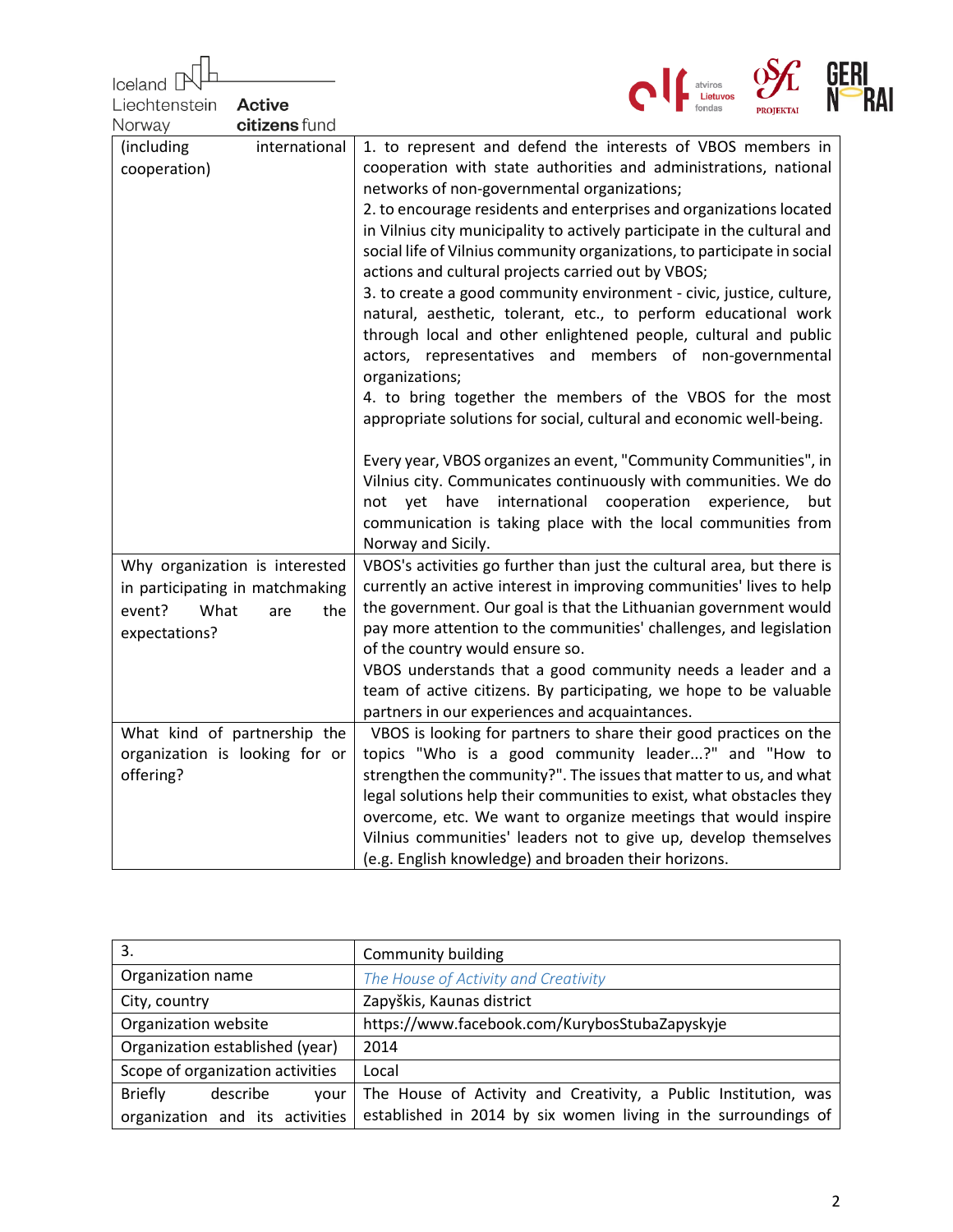| Iceland                                                                        |                                                                                                                                                                                                                                                                                                                                                                                                                                                                                                                                                                                                                                                                                                                                                                                                                                                                                                                                                                                                                                                                         |
|--------------------------------------------------------------------------------|-------------------------------------------------------------------------------------------------------------------------------------------------------------------------------------------------------------------------------------------------------------------------------------------------------------------------------------------------------------------------------------------------------------------------------------------------------------------------------------------------------------------------------------------------------------------------------------------------------------------------------------------------------------------------------------------------------------------------------------------------------------------------------------------------------------------------------------------------------------------------------------------------------------------------------------------------------------------------------------------------------------------------------------------------------------------------|
| Liechtenstein<br><b>Active</b>                                                 |                                                                                                                                                                                                                                                                                                                                                                                                                                                                                                                                                                                                                                                                                                                                                                                                                                                                                                                                                                                                                                                                         |
| citizens fund<br>Norway                                                        |                                                                                                                                                                                                                                                                                                                                                                                                                                                                                                                                                                                                                                                                                                                                                                                                                                                                                                                                                                                                                                                                         |
| international<br>(including)<br>cooperation)<br>Why organization is interested | Zapyskis, a rural place next to Kaunas, the second biggest city of<br>Lithuania. In our local dialect, the house and home are called Stuba.<br>This is how we call our organization shortly. And we are working in<br>our Stuba like at home. Our organization is established in the ex-<br>living house.<br>We started from the activities for kids and moms, and year by year,<br>we grew. Now we act as a community organization. Our mission is<br>to provide a safe space and support various artistic and social<br>initiatives which meet human values and sustainable living. We<br>organize activities for families, young people and seniors, that is,<br>lectures, various workshops, meetings, camps, exhibitions, amateur<br>art, etc. Starting from 2016, we participate in local, national and<br>international projects (youth exchanges, amateur arts, activities for<br>families). As of 2018, we joined the Kaunas Europe Capital of Culture<br>Community program "We, the People".<br>We want to develop international projects, to make rural life |
|                                                                                | broader and open. We expect to meet organizations similar to us.                                                                                                                                                                                                                                                                                                                                                                                                                                                                                                                                                                                                                                                                                                                                                                                                                                                                                                                                                                                                        |
| in participating in matchmaking                                                |                                                                                                                                                                                                                                                                                                                                                                                                                                                                                                                                                                                                                                                                                                                                                                                                                                                                                                                                                                                                                                                                         |
| event?<br>What<br>the<br>are                                                   |                                                                                                                                                                                                                                                                                                                                                                                                                                                                                                                                                                                                                                                                                                                                                                                                                                                                                                                                                                                                                                                                         |
| expectations?                                                                  |                                                                                                                                                                                                                                                                                                                                                                                                                                                                                                                                                                                                                                                                                                                                                                                                                                                                                                                                                                                                                                                                         |
| What kind of partnership the<br>organization is looking for or<br>offering?    | We want to partner with NGOs from rural areas, discuss and share<br>ideas about changing communities, and change lifestyle in a rural<br>place, families, young people, and the older generation. The work<br>area is social issues, culture, amateur art.                                                                                                                                                                                                                                                                                                                                                                                                                                                                                                                                                                                                                                                                                                                                                                                                              |

| 4.                                                                                                                    | Community building                                                                                                                                                                                                                                                                                                                                                                                                                                                              |
|-----------------------------------------------------------------------------------------------------------------------|---------------------------------------------------------------------------------------------------------------------------------------------------------------------------------------------------------------------------------------------------------------------------------------------------------------------------------------------------------------------------------------------------------------------------------------------------------------------------------|
| Organization name                                                                                                     | VšJ Social smart                                                                                                                                                                                                                                                                                                                                                                                                                                                                |
| City, country                                                                                                         | Anykščiai, Vilnius                                                                                                                                                                                                                                                                                                                                                                                                                                                              |
| Organization website                                                                                                  | https://www.facebook.com/social.smart.idea                                                                                                                                                                                                                                                                                                                                                                                                                                      |
| Organization established (year)                                                                                       | 2020                                                                                                                                                                                                                                                                                                                                                                                                                                                                            |
| Scope of organization activities                                                                                      | Local, National                                                                                                                                                                                                                                                                                                                                                                                                                                                                 |
| describe<br><b>Briefly</b><br>your<br>organization and its activities<br>(including)<br>international<br>cooperation) | Social smart is a small voluntary local/national NGO implementing<br>social, educational activities: intercultural learning for children, self-<br>education and inspirational training to the adults (mainly, women,<br>mothers of children of the age before school), including seniors,<br>older people. Regarding the pandemic situation, most activities<br>were organised online during 2020. However, we intend to organise<br>training activities face-to-face as well. |
| Why organization is interested<br>in participating in matchmaking<br>What<br>event?<br>the<br>are<br>expectations?    | Firstly, we would like to find partners working in non-formal learning<br>for children, youth, creating new initiatives for mothers with small<br>children, especially in small local contexts. Secondly, we would like<br>to learn about good practices of NGOs and their activities for adults,<br>older people in the social, educational field, especially in the context<br>of the Covid-19 pandemic.                                                                      |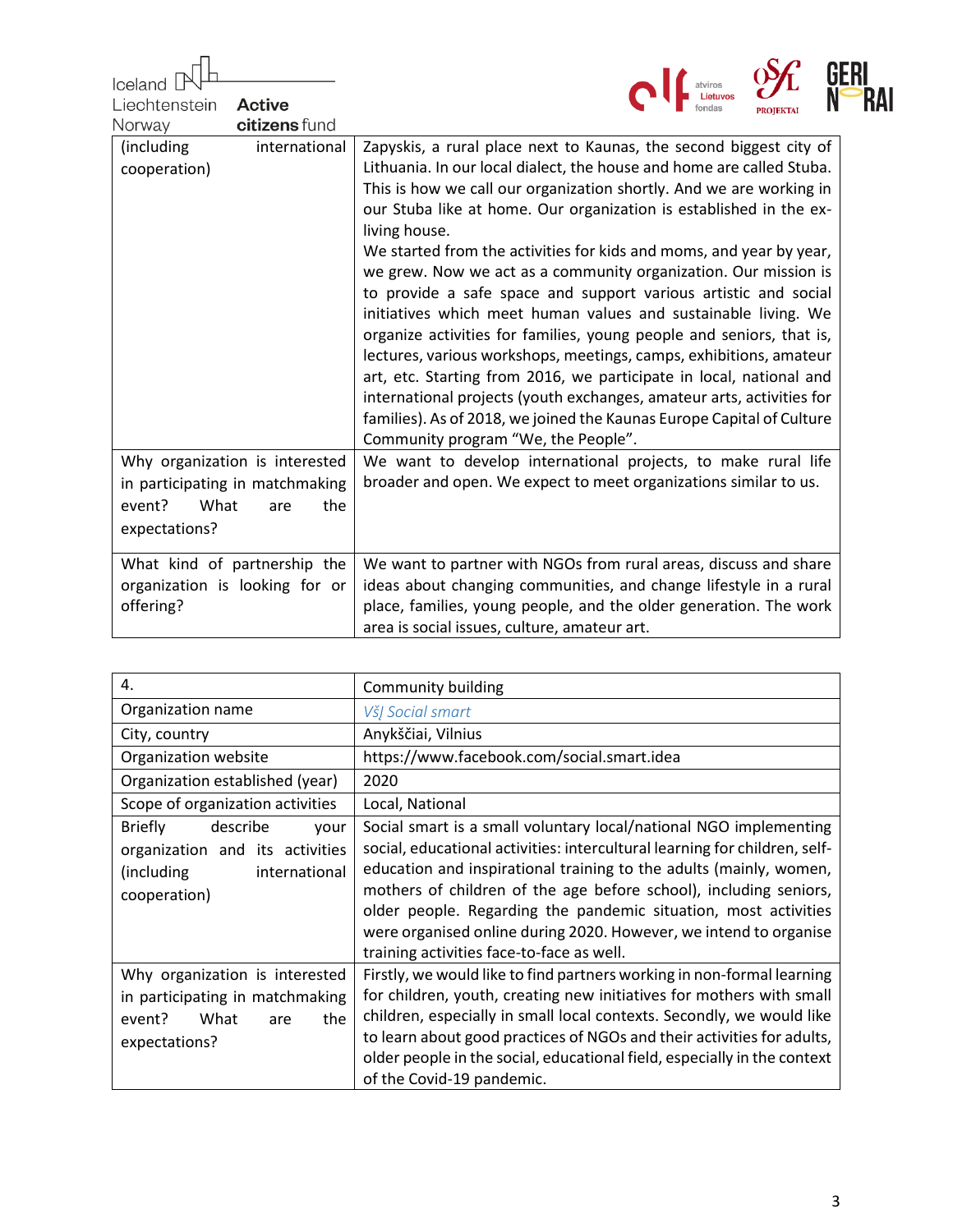| Iceland                        |                                                                             |  |
|--------------------------------|-----------------------------------------------------------------------------|--|
| Liechtenstein<br><b>Active</b> |                                                                             |  |
| citizens fund<br>Norway        |                                                                             |  |
| What kind of partnership the   | We want to find partners for social, educational activities: sharing        |  |
| organization is looking for or | training methods for children, youth, seniors (both online and face-        |  |
| offering?                      | to-face training). We are most interested in sharing good practice          |  |
|                                | on innovative non-formal learning methods for children of the age           |  |
|                                | before school (2-6 yrs) and their mothers. Also, the involvement of         |  |
|                                | seniors in community life is an important focus for us. We have an          |  |
|                                | idea of developing a "Smart social-cultural street" - a community-          |  |
|                                | based initiative for social, cultural training activities involving elderly |  |
|                                | people and youth. We would be delighted to find interesting,                |  |
|                                | innovative methods or good examples.                                        |  |

| 5.                                                                                                                   | Environment and sustainable development                                                                                                                                                                                                                                                                                                                                                                                                                                                                                                                                                                                                                                                                                                                                                                                                                                                                                                                                                                                                                                                                                               |
|----------------------------------------------------------------------------------------------------------------------|---------------------------------------------------------------------------------------------------------------------------------------------------------------------------------------------------------------------------------------------------------------------------------------------------------------------------------------------------------------------------------------------------------------------------------------------------------------------------------------------------------------------------------------------------------------------------------------------------------------------------------------------------------------------------------------------------------------------------------------------------------------------------------------------------------------------------------------------------------------------------------------------------------------------------------------------------------------------------------------------------------------------------------------------------------------------------------------------------------------------------------------|
| Organization name                                                                                                    | VšĮ "Sveikatai palankus"- (en. "Healthy Friendly")                                                                                                                                                                                                                                                                                                                                                                                                                                                                                                                                                                                                                                                                                                                                                                                                                                                                                                                                                                                                                                                                                    |
| City, country                                                                                                        | Kaunas, Lithuania                                                                                                                                                                                                                                                                                                                                                                                                                                                                                                                                                                                                                                                                                                                                                                                                                                                                                                                                                                                                                                                                                                                     |
| Organization website                                                                                                 | www.sveikataipalankus.lt                                                                                                                                                                                                                                                                                                                                                                                                                                                                                                                                                                                                                                                                                                                                                                                                                                                                                                                                                                                                                                                                                                              |
|                                                                                                                      | https://www.facebook.com/sveikataipalankus                                                                                                                                                                                                                                                                                                                                                                                                                                                                                                                                                                                                                                                                                                                                                                                                                                                                                                                                                                                                                                                                                            |
| Organization established (year)                                                                                      | 2016                                                                                                                                                                                                                                                                                                                                                                                                                                                                                                                                                                                                                                                                                                                                                                                                                                                                                                                                                                                                                                                                                                                                  |
| Scope of organization activities                                                                                     | National                                                                                                                                                                                                                                                                                                                                                                                                                                                                                                                                                                                                                                                                                                                                                                                                                                                                                                                                                                                                                                                                                                                              |
| describe<br><b>Briefly</b><br>your<br>organization and its activities<br>(including<br>international<br>cooperation) | We are a public institution, "Healthy friendly (It. Sveikatai<br>palankus)", we have been developing healthy eating and lifestyle<br>literacy in Lithuania since 2016. We have implemented various<br>projects, training and seminars on healthy nutrition and lifestyle<br>topics in Lithuanian educational institutions, Lithuanian public<br>health offices and other institutions. We create methodological<br>material for children, adults and seniors (visual - audio, video<br>material, printed publications). You can find more about our<br>institution and implemented activities at www.sveikataipalankus.lt<br>We apply to your organization to expand its activities by offering<br>innovative methods and tools that promote the implementation of<br>the principles of healthy eating and lifestyle and the protection of<br>the environment and food waste problem. We want to respond to<br>the implementation of the priorities of the Green Course in the<br>world by offering innovative educational content not only to<br>preschool and school-age children but also to third-age universities<br>and adults. |
| Why organization is interested<br>in participating in matchmaking<br>What<br>event?<br>the<br>are<br>expectations?   | We are looking for complex cooperation opportunities in<br>international projects. We hope there are interested NGO in training<br>and seminars on healthy nutrition and lifestyle topics, innovative<br>educational content not only to preschool and school-age children<br>but also to third-age universities and adults.                                                                                                                                                                                                                                                                                                                                                                                                                                                                                                                                                                                                                                                                                                                                                                                                          |
| What kind of partnership the<br>organization is looking for or<br>offering?                                          | We are looking for cooperation in healthy eating and lifestyle, and<br>the protection of the environment and food waste problem. We                                                                                                                                                                                                                                                                                                                                                                                                                                                                                                                                                                                                                                                                                                                                                                                                                                                                                                                                                                                                   |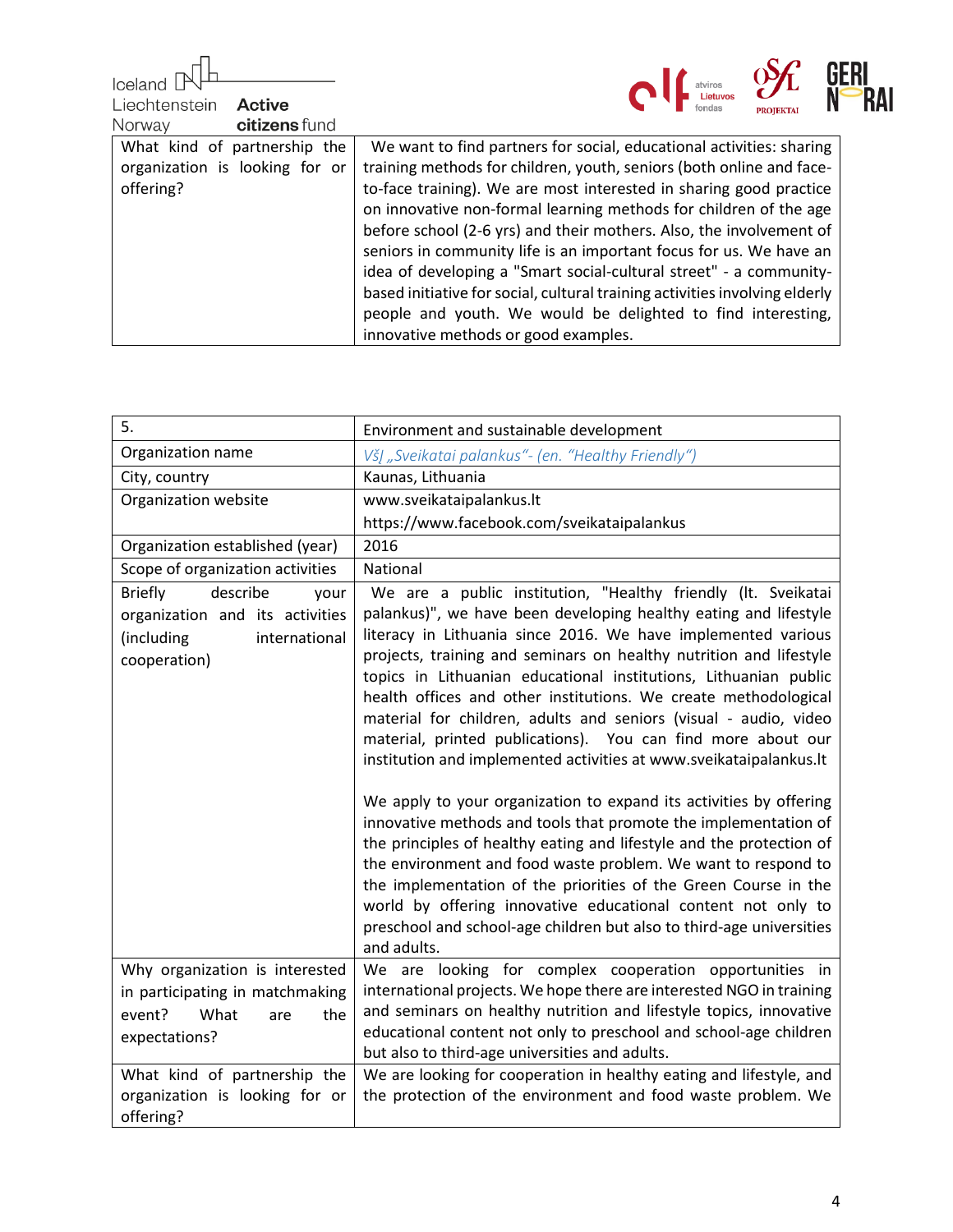| celand pull                 |               |
|-----------------------------|---------------|
|                             |               |
| Liechtenstein <b>Active</b> |               |
| Norway                      | citizens fund |
|                             |               |



want to respond to the implementation of the priorities of the Green Course.

| 6.                                 | Environment and sustainable development                               |
|------------------------------------|-----------------------------------------------------------------------|
| Organization name                  | <b>Vsl Pamegincius</b>                                                |
| City, country                      | Zarasu r., Lithuania                                                  |
| Organization website               | www.pamegincius.lt                                                    |
| Organization established (year)    | 2016                                                                  |
| Scope of organization activities   | Local, National, International                                        |
| <b>Briefly</b><br>describe<br>your | Non-profit public institution providing non-formal civic and cultural |
| organization and its activities    | education, integration of vulnerable social groups, coordination of   |
| (including<br>international        | voluntary activities and local community development.                 |
| cooperation)                       |                                                                       |
| Why organization is interested     | Non-formal education for children, young people and adults on         |
| in participating in matchmaking    | citizenship, ecology and sustainable development.                     |
| What<br>event?<br>the<br>are       |                                                                       |
| expectations?                      |                                                                       |
|                                    |                                                                       |
| What kind of partnership the       | Involvement in the Global Orangutan Club activities through the       |
| organization is looking for or     | establishment of discussion groups on global warming and other        |
| offering?                          | initiatives of the ecological movement.                               |

| 7.                                 | Environment and sustainable development                              |
|------------------------------------|----------------------------------------------------------------------|
| Organization name                  | Association "Klaipedian Initiative for Democracy and the             |
|                                    | Environment (KIDE)"                                                  |
| City, country                      | Klaipeda, Lithuania                                                  |
| Organization website               | https://www.facebook.com/KIDEKLAIPEDA                                |
| Organization established (year)    | 2018                                                                 |
| Scope of organization activities   | Local                                                                |
| <b>Briefly</b><br>describe<br>your | Our mission is a lean and healthy living environment (free of        |
| organization and its activities    | chemicals and acoustic pollution) in Klaipeda. Our activities: 1.    |
| (including<br>international        | Intermediation between Klaipeda city residents, Klaipeda State       |
| cooperation)                       | Seaport and environmental and health protection agencies             |
|                                    | regarding chemical and noise pollution in the living environment of  |
|                                    | Klaipėda residents; 2. Advocacy regarding issues mentioned above;    |
|                                    | 3. Implementation of research on sources of chemical air pollution   |
|                                    | in the city and determination of its composition;                    |
|                                    | 4. Development of research on the effects of air pollution on public |
|                                    | health;                                                              |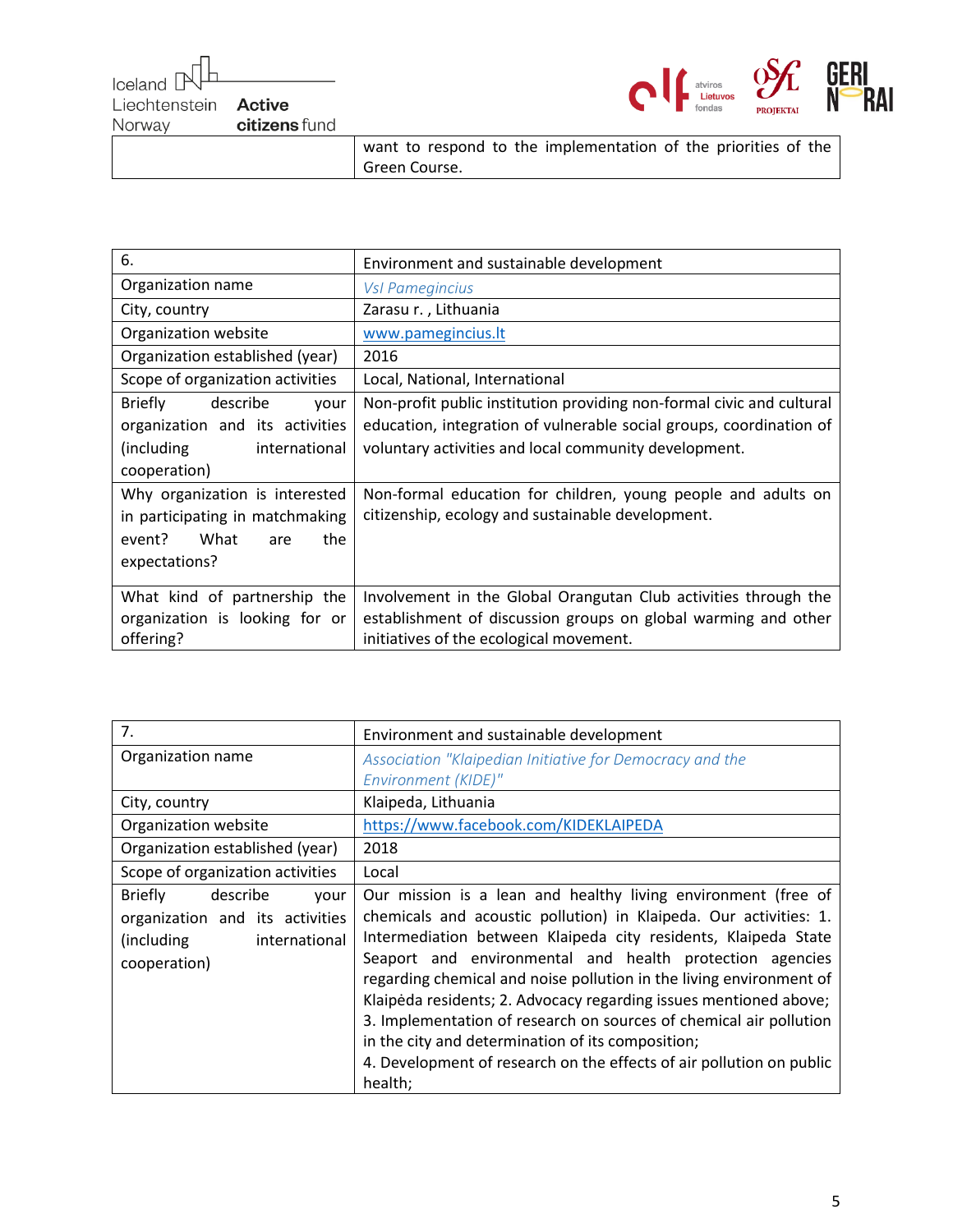**Iceland** atviros<br>**Lietuvos** Liechtenstein **Active** citizens fund Norway 5. Publicity of Klaipeda city residents' problems regarding air pollution in the state-wide media; 6. Public environmental education on air pollution issues. Why organization is interested We are looking for international partners because our field of in participating in matchmaking interest in urban pollution is new in Lithuania, and we do not have examples of good practice locally. Thus we hope for international event? What are the colleagues with similar experience and more expertise to share expectations? regarding conflicts between communities, pollution emitting businesses and agencies in charge of supervision. A. We hope to partner with NGOs with experience in dealing with What kind of partnership the organization is looking for or urban pollution problems, preferably with some knowledge of portoffering? city relationship issues. We would invite them to participate in a project sharing their experiences. B. Artistic performances of artists or cultural NGOs on ecological themes. We would invite them to contribute by their competencies to the implementation of the project. We are planning an interdisciplinary project, "Interactive exhibition and discussion cycle CITY IN THE PORT". The exhibition aims to reveal the most critical features of such economic and social conflict in Klaipeda between the city and a state port – a city within a city and to look for the ways to solve it; to broadcast to the public the physical and emotional impact of the negative consequences of current port's economic activities (chemical, acoustic pollution) on the residents of Klaipėda to encourage environmental and urban changes in both entities that would improve the quality of life of Klaipėda residents.

| 8.                                                                                                                    | Gender equality and the fight against domestic violence                                                                                                                                                                                                                                                                                                                                   |
|-----------------------------------------------------------------------------------------------------------------------|-------------------------------------------------------------------------------------------------------------------------------------------------------------------------------------------------------------------------------------------------------------------------------------------------------------------------------------------------------------------------------------------|
| Organization name                                                                                                     | Vsl Moderni karta                                                                                                                                                                                                                                                                                                                                                                         |
| City, country                                                                                                         | Vilnius, Lithuania                                                                                                                                                                                                                                                                                                                                                                        |
| Organization website                                                                                                  | https://www.facebook.com/moderniosmamos                                                                                                                                                                                                                                                                                                                                                   |
| Organization established (year)                                                                                       | 2020                                                                                                                                                                                                                                                                                                                                                                                      |
| Scope of organization activities                                                                                      | Local                                                                                                                                                                                                                                                                                                                                                                                     |
| <b>Briefly</b><br>describe<br>vour<br>organization and its activities<br>(including)<br>international<br>cooperation) | "Moderni karta" (Modern generation) is a non-governmental<br>organization. It works in the field of equality and empowerment of<br>women and especially mothers.<br>organization unites women and mothers, organizes<br>The<br>psychological and various courses for them, and educates adult<br>women.<br>The organization does not yet have experience in international<br>cooperation. |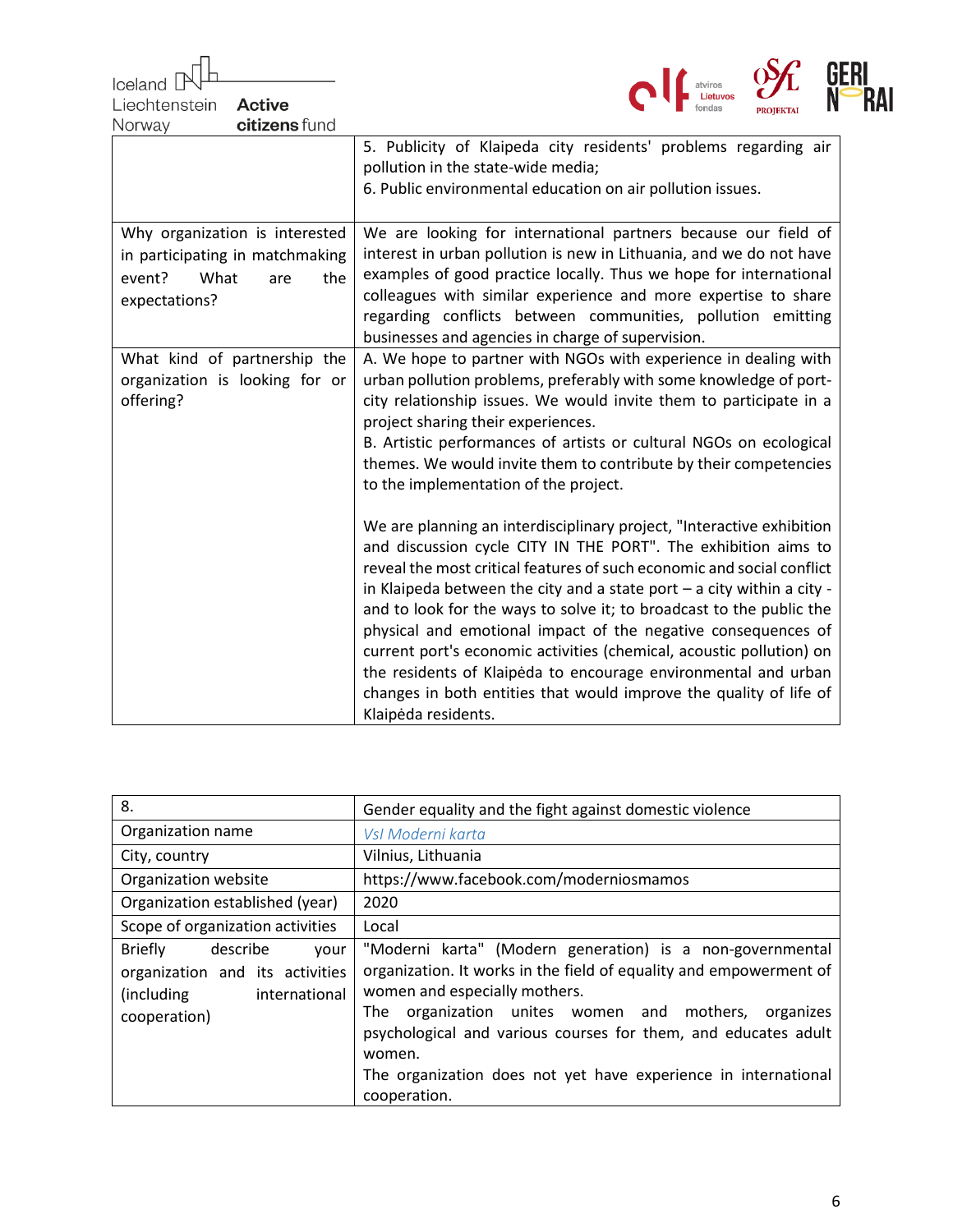пĪ Iceland  $\mathbb P$ 

Liechtenstein **Active** 



Norway citizens fund

| INUI WAV<br>GILIZENS IUNU                                                                                          |                                                                                                                                                                                                                                                                           |
|--------------------------------------------------------------------------------------------------------------------|---------------------------------------------------------------------------------------------------------------------------------------------------------------------------------------------------------------------------------------------------------------------------|
| Why organization is interested<br>in participating in matchmaking<br>What<br>the<br>event?<br>are<br>expectations? | Our organization wants to start cooperation at the international<br>level. We want to implement a project for equality of women and<br>especially mothers in the labour market, get experience from other<br>international organizations and strengthen our organization. |
| What kind of partnership the<br>organization is looking for or<br>offering?                                        | We are looking for a partner who has experience in women's rights,<br>women's empowerment, gender equality and the fight against<br>domestic violence.                                                                                                                    |

| 9.                                                                                                                   | Gender equality and the fight against domestic violence                                                                                                                                                                                                                                                                                                                                                                                                                                                                                                                                     |
|----------------------------------------------------------------------------------------------------------------------|---------------------------------------------------------------------------------------------------------------------------------------------------------------------------------------------------------------------------------------------------------------------------------------------------------------------------------------------------------------------------------------------------------------------------------------------------------------------------------------------------------------------------------------------------------------------------------------------|
| Organization name                                                                                                    | Utenos moterų centras                                                                                                                                                                                                                                                                                                                                                                                                                                                                                                                                                                       |
| City, country                                                                                                        | Utena, Lithuania                                                                                                                                                                                                                                                                                                                                                                                                                                                                                                                                                                            |
| Organization website                                                                                                 | https://www.facebook.com/Utenos-motery-centras-                                                                                                                                                                                                                                                                                                                                                                                                                                                                                                                                             |
|                                                                                                                      | 104344971436743                                                                                                                                                                                                                                                                                                                                                                                                                                                                                                                                                                             |
| Organization established (year)                                                                                      | 2020                                                                                                                                                                                                                                                                                                                                                                                                                                                                                                                                                                                        |
| Scope of organization activities                                                                                     | Local                                                                                                                                                                                                                                                                                                                                                                                                                                                                                                                                                                                       |
| describe<br><b>Briefly</b><br>your<br>organization and its activities<br>(including<br>international<br>cooperation) | The organization was established in 2020; however, it has already<br>significantly contributed to citizens of Utena's town well-being. Our<br>vision is a world without violence, where women are free to make<br>decisions about their lives. We organize activities to help women<br>overcome domestic violence. Consciousness-raising and awareness<br>building in women's human rights enforcement issues is also<br>essential in our work. We cooperate with Lithuanian women's<br>organizations, but expanding the network seems crucial for our<br>young organization's development. |
| Why organization is interested<br>in participating in matchmaking<br>What<br>event?<br>the<br>are<br>expectations?   | We expect to expand our network by finding new partners for future<br>cooperation.                                                                                                                                                                                                                                                                                                                                                                                                                                                                                                          |
| What kind of partnership the<br>organization is looking for or<br>offering?                                          | Strategic partnership                                                                                                                                                                                                                                                                                                                                                                                                                                                                                                                                                                       |

| 10.                              | Fighting domestic and gender-based violence      |
|----------------------------------|--------------------------------------------------|
| Organization name                | "Via alba"                                       |
| City, country                    | Mazeikiai, Lithuania                             |
| Organization website             | https://www.facebook.com/V%C5%A1%C4%AE-Via-Alba- |
|                                  | 203362253379758/                                 |
| Organization established (year)  | 2015                                             |
| Scope of organization activities | Local                                            |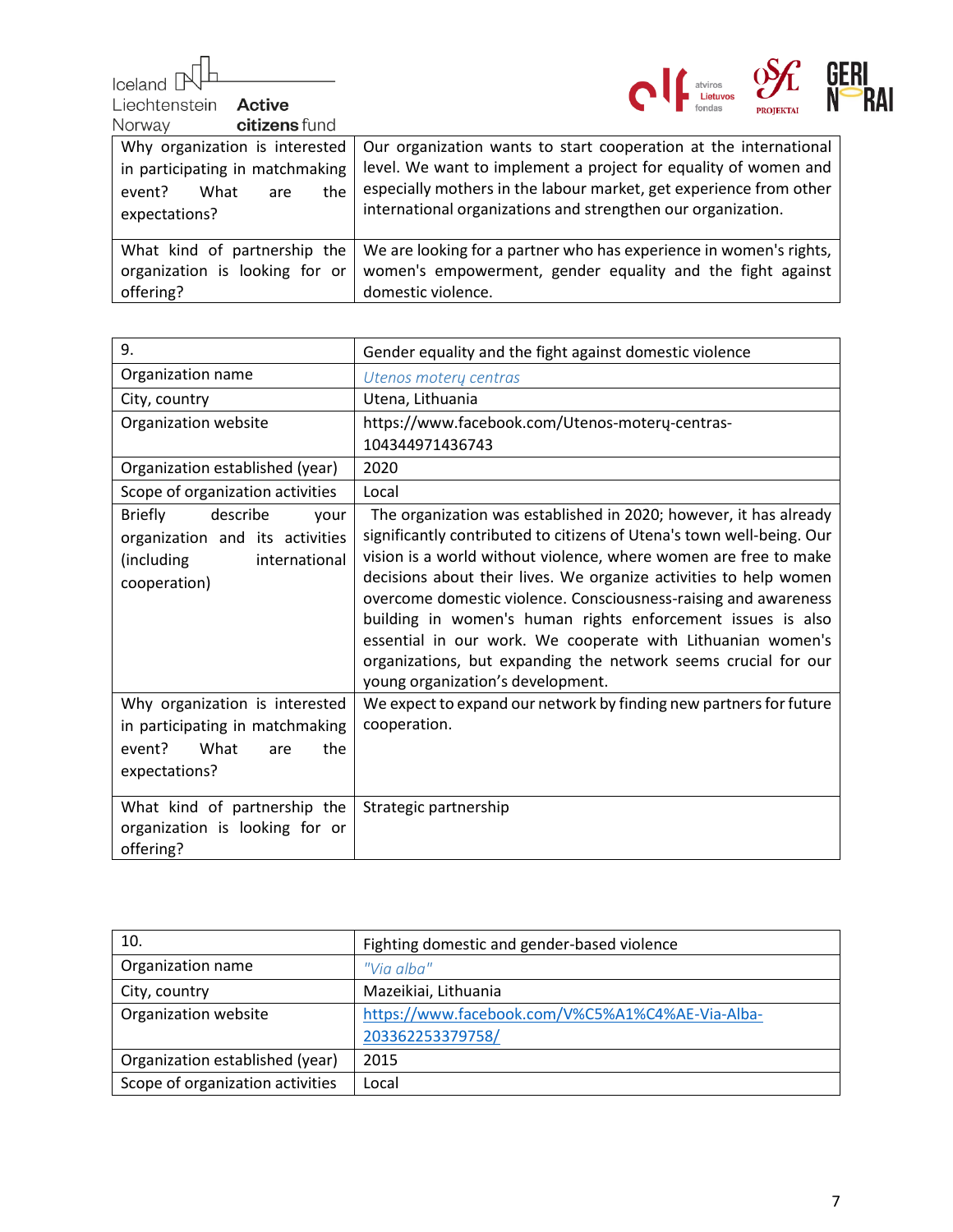| Iceland                                     |                                                                                                                              |
|---------------------------------------------|------------------------------------------------------------------------------------------------------------------------------|
| Liechtenstein<br><b>Active</b>              |                                                                                                                              |
| citizens fund<br>Norway                     |                                                                                                                              |
| describe<br><b>Briefly</b><br>your          | "Via alba" is a non-profit public legal entity. The purpose is to satisfy                                                    |
| organization and its activities             | the public interest through education, training and scientific,                                                              |
| (including<br>international                 | cultural, health care, environmental protection, provision of social                                                         |
| cooperation)                                | or legal assistance, and other public interest activities.                                                                   |
|                                             |                                                                                                                              |
|                                             | Activities of "Via alba" organization:                                                                                       |
|                                             | *leisure organization;                                                                                                       |
|                                             | *adaptation of living environment;                                                                                           |
|                                             | * development of living, civic and cultural identity;<br>* informal education;                                               |
|                                             | * crime prevention;                                                                                                          |
|                                             | * assistance of non-governmental organizations;                                                                              |
|                                             | * integration of vulnerable social groups;                                                                                   |
|                                             | * civic education;                                                                                                           |
|                                             | * promotion and organization of volunteering;                                                                                |
|                                             | * social security;                                                                                                           |
|                                             | * social assistance;                                                                                                         |
|                                             | * international cooperation;                                                                                                 |
|                                             | * local community development.                                                                                               |
|                                             | Organization "Via alba" activities aim to develop an open, mentally                                                          |
|                                             | healthy and civically active society and an independently thinking                                                           |
|                                             | personality. They are reviving community spirit and developing                                                               |
|                                             | personal responsibility, promoting and supporting social good.                                                               |
| Why organization is interested              | "Via alba" is preparing a bilateral cooperation project to empower                                                           |
| in participating in matchmaking             | vulnerable groups. We expect helpful information from this                                                                   |
| event?<br>What<br>the<br>are                | matchmaking event, which will help establish international contacts                                                          |
| expectations?                               | with similar social service organizations. After confirmation of the                                                         |
|                                             | project application, we expect good experience and practice sharing                                                          |
|                                             | between international nongovernmental organizations.                                                                         |
| What kind of partnership the                | Via alba is looking for long-term and full of good practice partnership<br>with international nongovernmental organizations. |
| organization is looking for or<br>offering? | The organization has a project idea to merge with the                                                                        |
|                                             | empowerment of violation groups. The project will address the                                                                |
|                                             | important problem of our project - gender-based violence. To                                                                 |
|                                             | provide information and services to the broadest possible range of                                                           |
|                                             | women who already have been victims of violence and women who                                                                |
|                                             | do not experience violence but need prevention, there are                                                                    |
|                                             | identified three groups: women who live in Lithuania, women who                                                              |
|                                             | live in Mazeikiai city and region, and women who are victims of                                                              |
|                                             | violence and live in Mazeikiai city and area.                                                                                |

| $-11$<br>ᅩᆚ       | Non-formal education; ICT |
|-------------------|---------------------------|
| Organization name | CodeAcademy Kids          |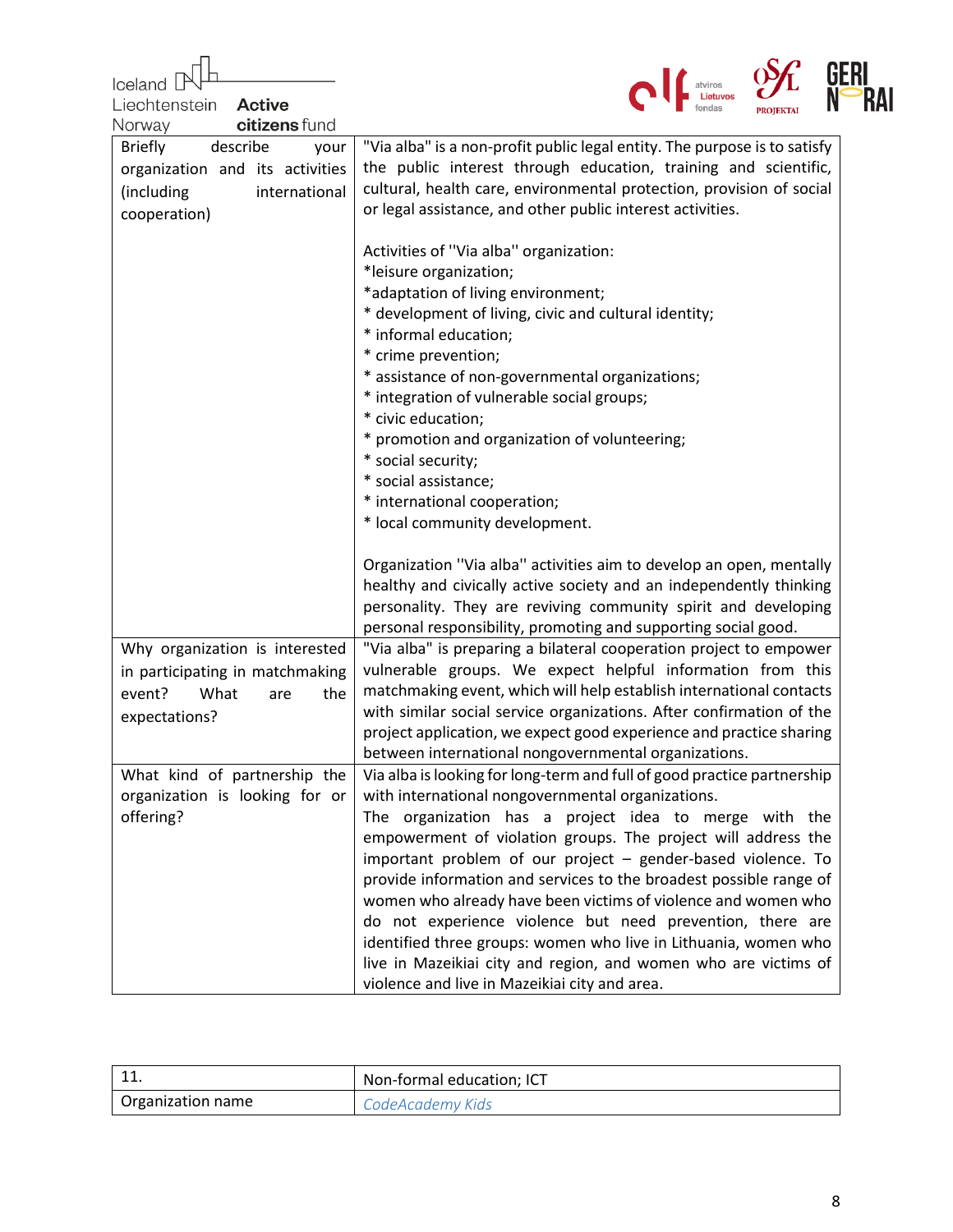$\begin{array}{c} \text{Ideal} \\ \text{Liechtenstein} \end{array}$ 

Liechtenstein **Active** 



| citizens fund<br>Norway                                                                                            |                                                                                                                                                                                                                                                                                                                                                                                      |
|--------------------------------------------------------------------------------------------------------------------|--------------------------------------------------------------------------------------------------------------------------------------------------------------------------------------------------------------------------------------------------------------------------------------------------------------------------------------------------------------------------------------|
| City, country                                                                                                      | Vilnius, Lithuania                                                                                                                                                                                                                                                                                                                                                                   |
| Organization website                                                                                               | https://www.codeacademykids.com                                                                                                                                                                                                                                                                                                                                                      |
| Organization established (year)                                                                                    | 2017                                                                                                                                                                                                                                                                                                                                                                                 |
| Scope of organization activities                                                                                   | Local, National, International                                                                                                                                                                                                                                                                                                                                                       |
| describe<br><b>Briefly</b><br>your<br>organization and its activities<br>(including<br>international               | CodeAcademy Kids is an innovative education academy focused on<br>programming, creativity and logical thinking skills for children aged<br>$5-18.$                                                                                                                                                                                                                                   |
| cooperation)                                                                                                       | We create online and offline long-term (6-12 months) programs and<br>camps based on innovative thinking, entrepreneurship and digital<br>knowledge, cooperating with local schools and international<br>partners.                                                                                                                                                                    |
|                                                                                                                    | When developing our programs, we analyse current students'<br>interests and socio-economic situation, which makes our teaching<br>material and vision of future innovative academy not only<br>exceptional but also extremely interesting for our students.                                                                                                                          |
|                                                                                                                    | Stepping into regional inclusion and promoting tech education for<br>all, and working on the digital gap between generations and<br>locations.                                                                                                                                                                                                                                       |
| Why organization is interested<br>in participating in matchmaking<br>event?<br>What<br>the<br>are<br>expectations? | We want to share and gather the best examples of good practices<br>working in non-formal education, establish strong connections with<br>the organizations promoting life-long learning and innovative<br>thinking in NGO. While thinking about expanding our activities on<br>an international level, we would like to have strong partners and<br>supporters locally and globally. |
| What kind of partnership the<br>organization is looking for or<br>offering?                                        | We can offer a pool of young professionals with strong IT, EduTech,<br>non-formal education and innovations background. Looking for<br>possible projects as a partner, open for inspiration.                                                                                                                                                                                         |

| 12.                                | Non-formal education; Digital rights                                |
|------------------------------------|---------------------------------------------------------------------|
| Organization name                  | Digital Ethics Center (Skaitmeninės etikos centras)                 |
| City, country                      | Vilnius, Lithuania                                                  |
| Organization website               | www.e-etika.lt                                                      |
|                                    | www.facebook.com/@skaitmeninesetikoscentras                         |
| Organization established (year)    | 2019                                                                |
| Scope of organization activities   | National                                                            |
| <b>Briefly</b><br>describe<br>vour | The Digital Ethics Center is a non-profit, independent organization |
| organization and its activities    | dedicated to the well-being of each and every individual in the     |
| (including<br>international        | digital world. We share reliable, research-based information and    |
| cooperation)                       | expert advice on when and how the use of technology is beneficial   |
|                                    | and when it may pose a threat to your health, safety or reputation. |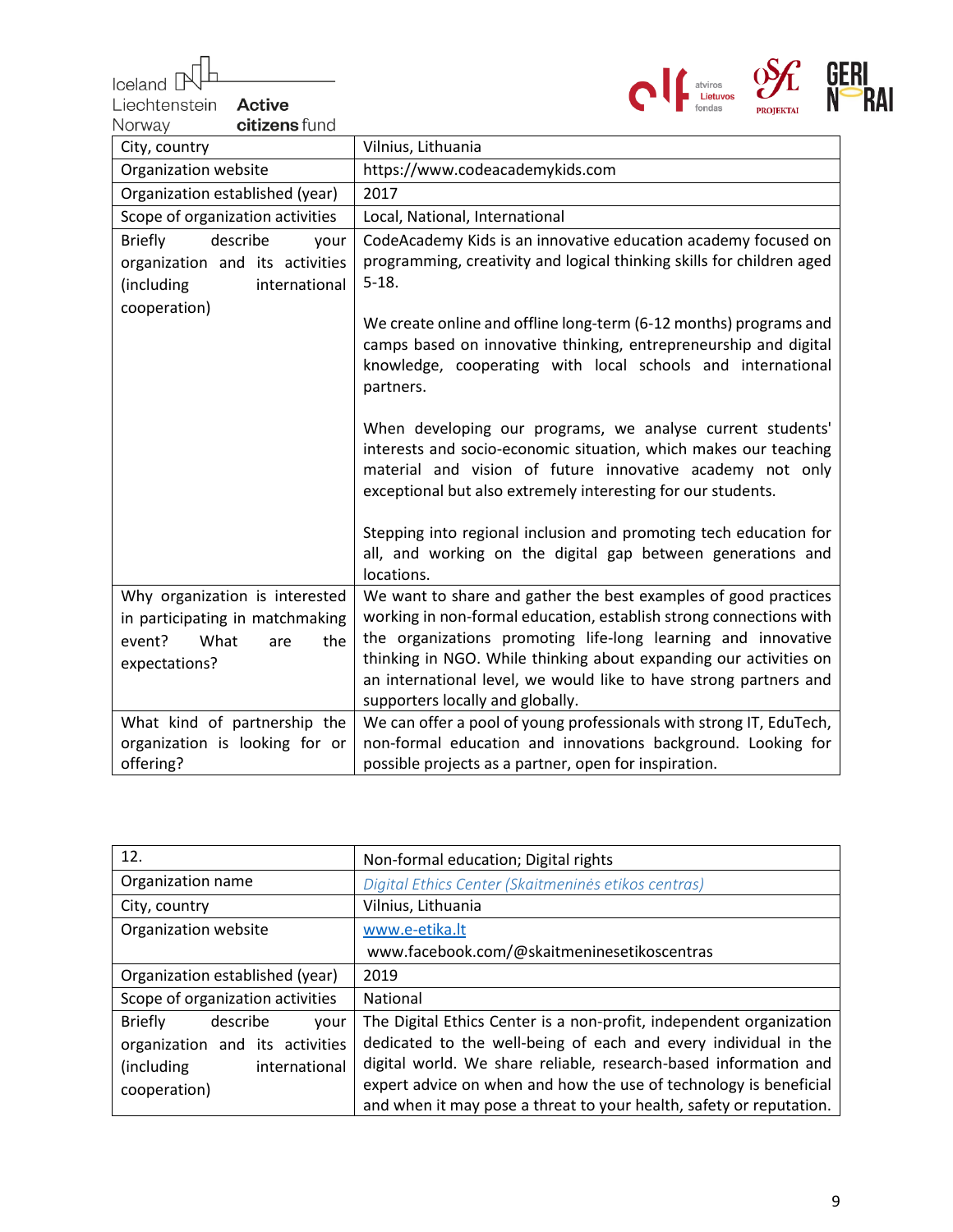Iceland Liechtenstein



Active citizens fund Norway

|                                                                                                                    | We also organize lectures and training for parents, teachers and<br>students.                                                                                                                                                                                                                                                                                                                    |
|--------------------------------------------------------------------------------------------------------------------|--------------------------------------------------------------------------------------------------------------------------------------------------------------------------------------------------------------------------------------------------------------------------------------------------------------------------------------------------------------------------------------------------|
| Why organization is interested<br>in participating in matchmaking<br>the<br>event?<br>What<br>are<br>expectations? | We are looking for possibilities to collaborate with new experts and<br>international partners.                                                                                                                                                                                                                                                                                                  |
| What kind of partnership the<br>organization is looking for or<br>offering?                                        | We are interested in a partnership to share best practices and<br>experiences in implementing digital well-being in exchange. Our<br>field of interest includes organizations that educate society on<br>digital well-being, problematic usage of the internet (PUI) and<br>possibly maintain inter-institutional (including business and various<br>community groups) dialogue in these fields. |

| 13.                                                                                                                   | Non - formal education                                                                                                                                                                       |
|-----------------------------------------------------------------------------------------------------------------------|----------------------------------------------------------------------------------------------------------------------------------------------------------------------------------------------|
| Organization name                                                                                                     | "Finansiniai akcentai" association                                                                                                                                                           |
| City, country                                                                                                         | Siauliai, Lithuania                                                                                                                                                                          |
| Organization website                                                                                                  | https://www.facebook.com/FinansiniaiAkcentai                                                                                                                                                 |
| Organization established (year)                                                                                       | 2020-12-30                                                                                                                                                                                   |
| Scope of organization activities                                                                                      | Local, National, International                                                                                                                                                               |
| describe<br><b>Briefly</b><br>your<br>organization and its activities<br>(including)<br>international<br>cooperation) | Education. The organization's main goal is to improve people's<br>financial literacy level through the innovative, modern and creative<br>use of artistic and cultural activities.           |
| Why organization is interested<br>in participating in matchmaking<br>What<br>event?<br>the<br>are<br>expectations?    | Expecting for possibilities and opportunities to improve and reach<br>goals. There is an expression - "Single man in a field is not a warrior."<br>Two have more chances than one and so on. |
| What kind of partnership the<br>organization is looking for or<br>offering?                                           | We're looking for organizations with the same goals and values as<br>we have.                                                                                                                |

| 14.                              | Work with vulnerable groups |
|----------------------------------|-----------------------------|
| Organization name                | Darnūs namai                |
| City, country                    | Kaunas, Lithuania           |
| Organization website             | www.darnus-namai.lt         |
| Organization established (year)  | 2015                        |
| Scope of organization activities | <b>National</b>             |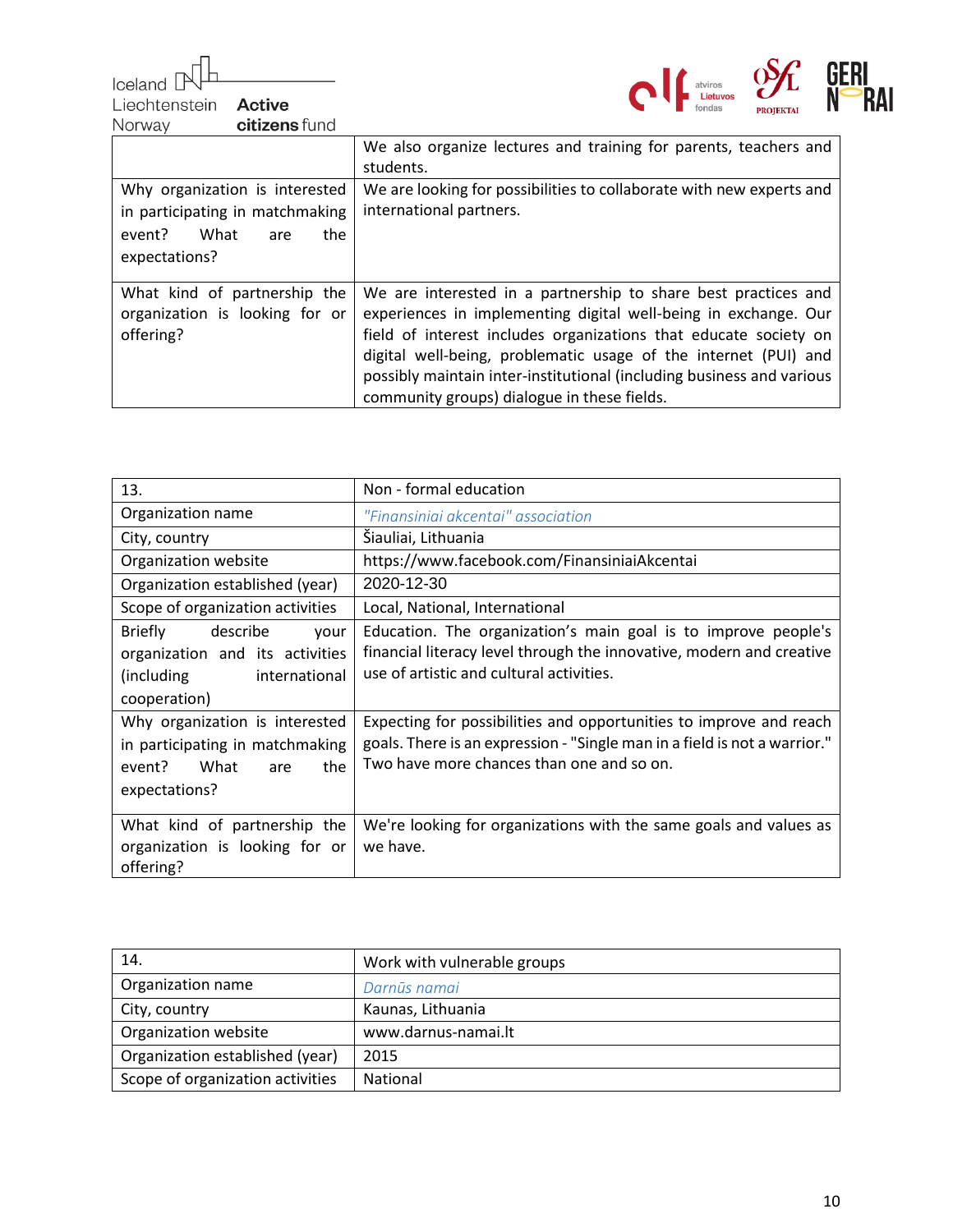Iceland [

Liechtenstein Active



| citizens fund<br>Norway                                                                                               |                                                                                                                                                                                                                                                                                                                                                                                                      |
|-----------------------------------------------------------------------------------------------------------------------|------------------------------------------------------------------------------------------------------------------------------------------------------------------------------------------------------------------------------------------------------------------------------------------------------------------------------------------------------------------------------------------------------|
| <b>Briefly</b><br>describe<br>vour<br>organization and its activities<br>(including)<br>international<br>cooperation) | We work in preventive work with families: counselling, parenting<br>skills training, family hikes, stress management camps (for<br>teenagers, parents), social skills camps for teenagers, workshops for<br>parents and teenagers seeking a mutual relationship.<br>Complex services for all the family depending on the need (social<br>worker, psychologist, psychotherapist, educator, mediator). |
| Why organization is interested<br>in participating in matchmaking<br>What<br>the<br>event?<br>are<br>expectations?    | International cooperation is the possibility to grow and share the<br>best practices at local and international levels.                                                                                                                                                                                                                                                                              |
| What kind of partnership the<br>organization is looking for or<br>offering?                                           | Preventive work with families, parenting, family support methods                                                                                                                                                                                                                                                                                                                                     |

| 15.                                                                                                                  | Work with vulnerable groups                                                                                                                                                                                                                                                                                                                                                                                                                                                                                                                                                                                                                                                                                                                                                                                                                                                                                                                                                                                                                                                                                                                                                                                                                                                                                                                                                 |
|----------------------------------------------------------------------------------------------------------------------|-----------------------------------------------------------------------------------------------------------------------------------------------------------------------------------------------------------------------------------------------------------------------------------------------------------------------------------------------------------------------------------------------------------------------------------------------------------------------------------------------------------------------------------------------------------------------------------------------------------------------------------------------------------------------------------------------------------------------------------------------------------------------------------------------------------------------------------------------------------------------------------------------------------------------------------------------------------------------------------------------------------------------------------------------------------------------------------------------------------------------------------------------------------------------------------------------------------------------------------------------------------------------------------------------------------------------------------------------------------------------------|
| Organization name                                                                                                    | National Institute for Social Integration                                                                                                                                                                                                                                                                                                                                                                                                                                                                                                                                                                                                                                                                                                                                                                                                                                                                                                                                                                                                                                                                                                                                                                                                                                                                                                                                   |
| City, country                                                                                                        | Vilnius, Lithuania                                                                                                                                                                                                                                                                                                                                                                                                                                                                                                                                                                                                                                                                                                                                                                                                                                                                                                                                                                                                                                                                                                                                                                                                                                                                                                                                                          |
| Organization website                                                                                                 | www.visiskirtingivisilygus.lt,                                                                                                                                                                                                                                                                                                                                                                                                                                                                                                                                                                                                                                                                                                                                                                                                                                                                                                                                                                                                                                                                                                                                                                                                                                                                                                                                              |
|                                                                                                                      | www.zmogui.lt                                                                                                                                                                                                                                                                                                                                                                                                                                                                                                                                                                                                                                                                                                                                                                                                                                                                                                                                                                                                                                                                                                                                                                                                                                                                                                                                                               |
| Organization established (year)                                                                                      | 2010                                                                                                                                                                                                                                                                                                                                                                                                                                                                                                                                                                                                                                                                                                                                                                                                                                                                                                                                                                                                                                                                                                                                                                                                                                                                                                                                                                        |
| Scope of organization activities                                                                                     | Local, National, International                                                                                                                                                                                                                                                                                                                                                                                                                                                                                                                                                                                                                                                                                                                                                                                                                                                                                                                                                                                                                                                                                                                                                                                                                                                                                                                                              |
| describe<br><b>Briefly</b><br>your<br>organization and its activities<br>(including<br>international<br>cooperation) | The National Institute for Social Integration is an organization that<br>develops and applies social innovations. Through the principle of<br>equality, it helps people from various socially vulnerable groups<br>integrate into society. The Institute has put together a proactive<br>office and external team to implement five programs and develop<br>new ones. Institute is distinguished by the complex application of<br>problem-solving methods, the involvement of vulnerable groups,<br>and youth activities.<br>The organization currently implements the following programs:<br>1. Human Rights Education Program. Its purpose is to promote<br>human rights education and raise public awareness by actively<br>involving people from socially vulnerable groups and young people.<br>Human rights education uses non-traditional pre-eminence and<br>non-formal education methods. One of the program's main goals is<br>to empower young people to play an active role in building a<br>peaceful community based on diversity, integration, and mutual<br>understanding.<br>2. Social taxi is a set of social services provided to people with<br>reduced mobility whose primary purpose is to enable persons with<br>reduced mobility to become autonomous. Personal assistant and<br>shuttle services allow people with reduced mobility to move, with a |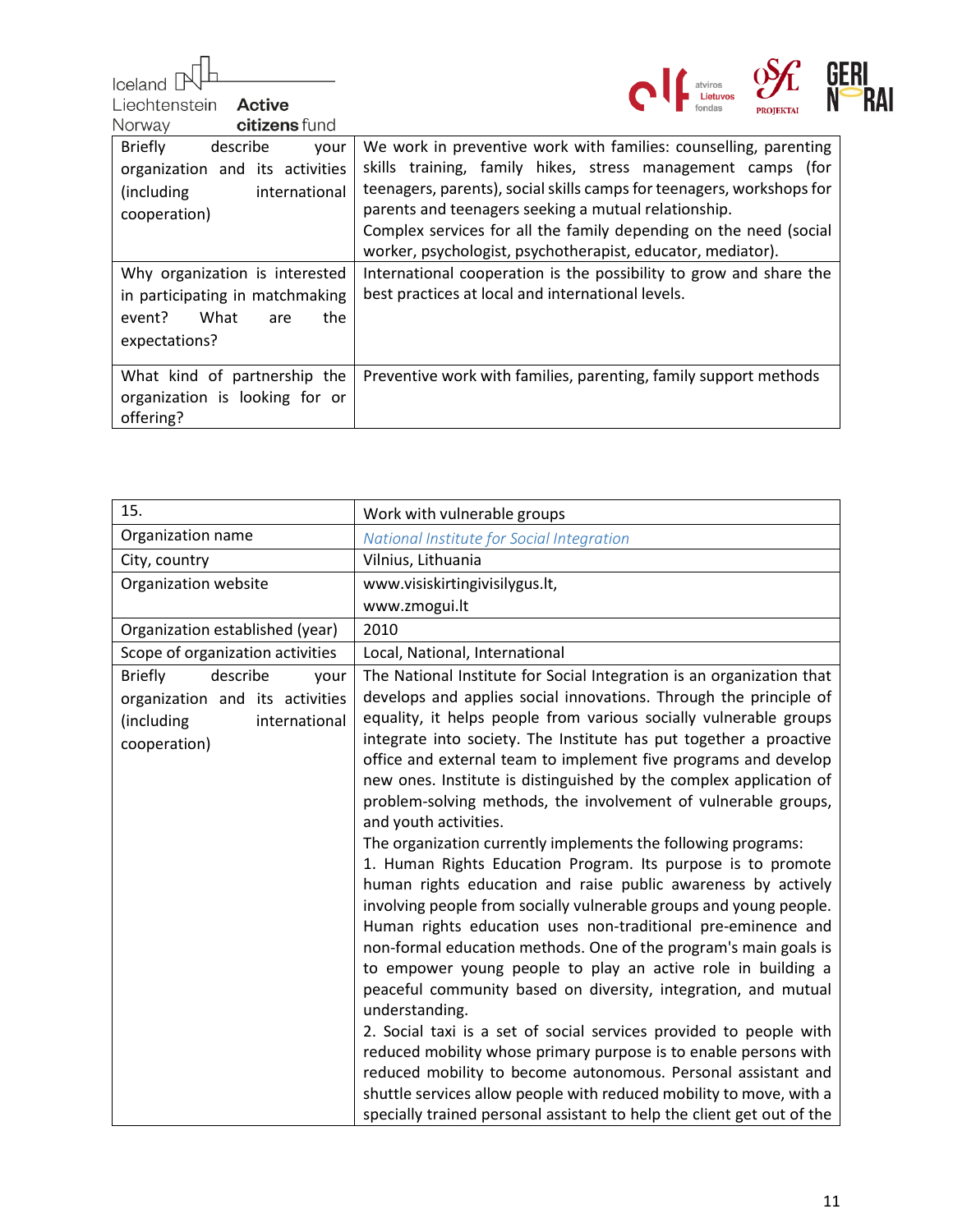| Iceland        |                                               |                                                                                                                                                                                                                                                                                                                                                                                                                                                                                                                                                                                                                                                                                                                                                                                                                                                                                                                                                                                                                                                                                                                                                                                                                                                                                                                                                                                                                                                                                                                                                                                                                                                                                                                                                                                                                                                                                                                                                                                                                                                                                                        |     |
|----------------|-----------------------------------------------|--------------------------------------------------------------------------------------------------------------------------------------------------------------------------------------------------------------------------------------------------------------------------------------------------------------------------------------------------------------------------------------------------------------------------------------------------------------------------------------------------------------------------------------------------------------------------------------------------------------------------------------------------------------------------------------------------------------------------------------------------------------------------------------------------------------------------------------------------------------------------------------------------------------------------------------------------------------------------------------------------------------------------------------------------------------------------------------------------------------------------------------------------------------------------------------------------------------------------------------------------------------------------------------------------------------------------------------------------------------------------------------------------------------------------------------------------------------------------------------------------------------------------------------------------------------------------------------------------------------------------------------------------------------------------------------------------------------------------------------------------------------------------------------------------------------------------------------------------------------------------------------------------------------------------------------------------------------------------------------------------------------------------------------------------------------------------------------------------------|-----|
| Liechtenstein  | <b>Active</b>                                 |                                                                                                                                                                                                                                                                                                                                                                                                                                                                                                                                                                                                                                                                                                                                                                                                                                                                                                                                                                                                                                                                                                                                                                                                                                                                                                                                                                                                                                                                                                                                                                                                                                                                                                                                                                                                                                                                                                                                                                                                                                                                                                        | RAI |
| Norway         | citizens fund                                 |                                                                                                                                                                                                                                                                                                                                                                                                                                                                                                                                                                                                                                                                                                                                                                                                                                                                                                                                                                                                                                                                                                                                                                                                                                                                                                                                                                                                                                                                                                                                                                                                                                                                                                                                                                                                                                                                                                                                                                                                                                                                                                        |     |
|                |                                               | house, maintain and encourage autonomy, maintain a pleasant,<br>non-discriminatory conversation on the client's chosen route, and<br>arrive at the destination.<br>3. NGO Hive - a space for creation, work and communication of non-<br>governmental organizations, social innovations and socially<br>responsible persons. It is aimed at anyone eager and keen to bring<br>about social change based on social innovation.<br>4. The Valley of Innovators - a space of work and collaboration in a<br>very creative process, surrounded by nature. It is dedicated to<br>socially responsible initiatives. New ideas for delivering social<br>business or innovation-based social services are often born in the<br>Valley of Innovators.<br>5. Seniors is a set of services that provide social services to the<br>elderly to maintain the independence of the elderly for as long as<br>possible. Seniors at home are assisted, communicated and<br>creatively assisted by specially trained social work assistants at<br>home.<br>6. The Media Education and Journalist Research Program is a<br>program that promotes critical thinking. It consists of two strands,<br>the Young Journalist Education Program and Media4Change.<br>The National Institute for Social Integration has extensive<br>experience working on large-scale national and international<br>projects, including:<br>- In 2009, the first global meeting of the "Human Library" method of<br>informal education with the participation of professionals from 9<br>countries;<br>- 2011-2012 the project "Citizen's Alarm Clock" was implemented in<br>2005 with 145 schoolchildren trained in the techniques of peer<br>educators "Positive" and Forum Theatre. The project raised 300<br>peer educators, involved 160 teachers and over 2,500 students;<br>- "Democracy Code" - a project for the representation of the<br>interests of young people with fewer opportunities, for democracy;<br>- Regular youth exchange projects;<br>- Camps on social skills for young people with fewer opportunities<br>since 2019; |     |
|                |                                               | - Project on the integration of national minorities into the labour<br>market implemented by the Department of National Minorities.<br>The Institute's team is distinguished by its expertise in human rights,                                                                                                                                                                                                                                                                                                                                                                                                                                                                                                                                                                                                                                                                                                                                                                                                                                                                                                                                                                                                                                                                                                                                                                                                                                                                                                                                                                                                                                                                                                                                                                                                                                                                                                                                                                                                                                                                                         |     |
|                |                                               | its skills in applying informal education methods in human rights, its<br>ability to develop and apply social innovation and encourage other<br>practitioners to use non-traditional problem-solving techniques.                                                                                                                                                                                                                                                                                                                                                                                                                                                                                                                                                                                                                                                                                                                                                                                                                                                                                                                                                                                                                                                                                                                                                                                                                                                                                                                                                                                                                                                                                                                                                                                                                                                                                                                                                                                                                                                                                       |     |
|                | Why organization is interested                | Our organization is active in civic activities and seeks innovative                                                                                                                                                                                                                                                                                                                                                                                                                                                                                                                                                                                                                                                                                                                                                                                                                                                                                                                                                                                                                                                                                                                                                                                                                                                                                                                                                                                                                                                                                                                                                                                                                                                                                                                                                                                                                                                                                                                                                                                                                                    |     |
| What<br>event? | in participating in matchmaking<br>the<br>are | solutions to social problems. We always seek to use and apply good<br>practices from other countries or organizations. We believe that<br>collaboration can do much more beautiful things than working alone                                                                                                                                                                                                                                                                                                                                                                                                                                                                                                                                                                                                                                                                                                                                                                                                                                                                                                                                                                                                                                                                                                                                                                                                                                                                                                                                                                                                                                                                                                                                                                                                                                                                                                                                                                                                                                                                                           |     |
| expectations?  |                                               | or competing. We are planning and developing international                                                                                                                                                                                                                                                                                                                                                                                                                                                                                                                                                                                                                                                                                                                                                                                                                                                                                                                                                                                                                                                                                                                                                                                                                                                                                                                                                                                                                                                                                                                                                                                                                                                                                                                                                                                                                                                                                                                                                                                                                                             |     |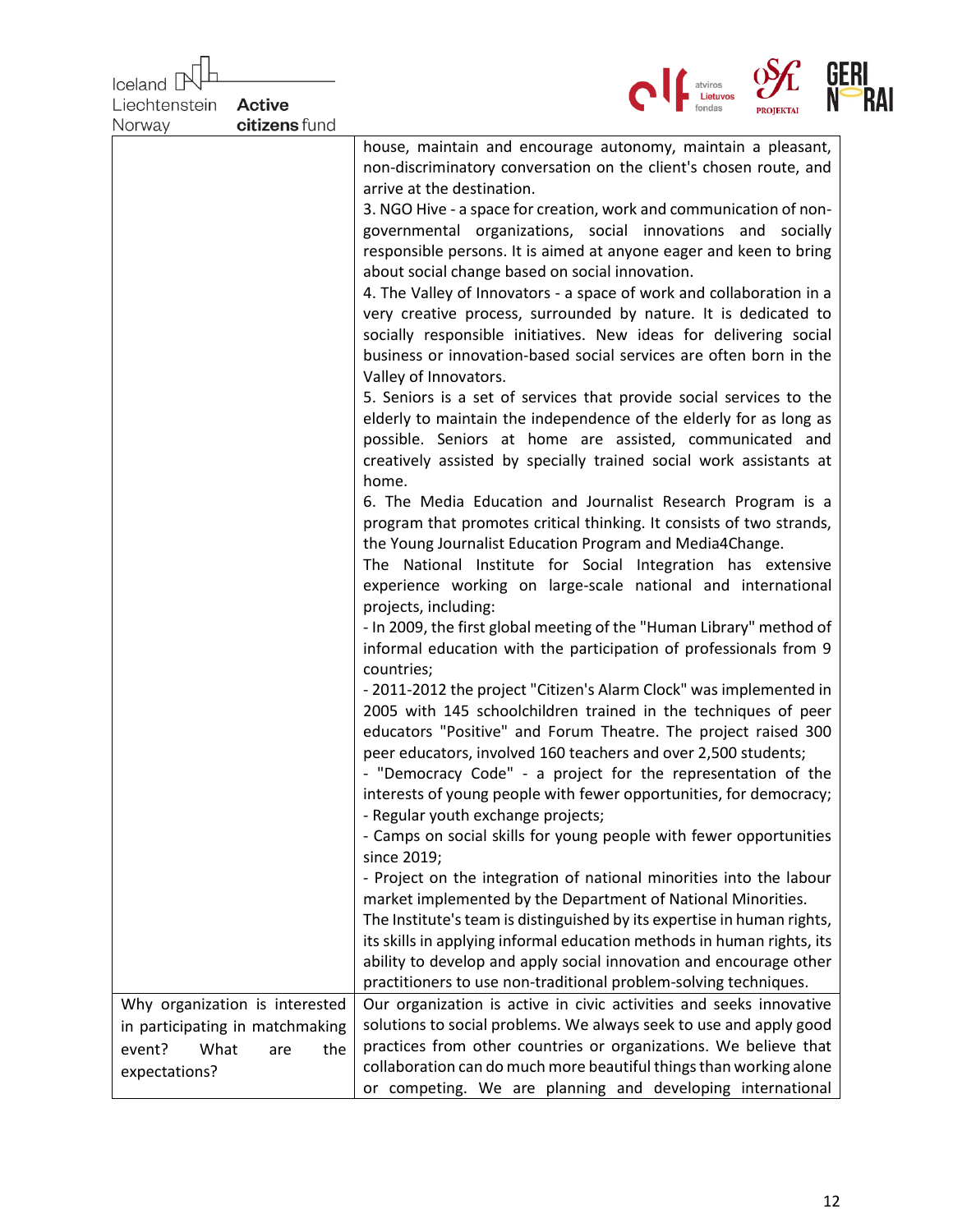Iceland atviros<br>**Lietuvos** Liechtenstein **Active** fondas **PROJEKTAL** citizens fund Norway projects, so it is appropriate for our organization to participate in a contact knitting event. What kind of partnership the We look forward to establishing cooperative relationships with organization is looking for or organisations working in social fields such as civil society education, offering? media literacy, the organisation of assistance to the elderly, the integration of vulnerable people into the labour market (especially the disabled, refugees and prisoners), services provision for the disabled, social business. In these topics, we are always committed to collaborating, sharing and accepting good practice, creating new projects. Our team is fantastic at the generation of ideas and the ability to turn those ideas into reality.

| 16.                                                                                                                   | Work with vulnerable groups                                                                                                                                                                                                                                                                                                    |
|-----------------------------------------------------------------------------------------------------------------------|--------------------------------------------------------------------------------------------------------------------------------------------------------------------------------------------------------------------------------------------------------------------------------------------------------------------------------|
| Organization name                                                                                                     | Už švarią Lietuvą                                                                                                                                                                                                                                                                                                              |
| City, country                                                                                                         | Kaunas, Lithuania                                                                                                                                                                                                                                                                                                              |
| Organization website                                                                                                  | https://www.facebook.com/kuryboskampas360                                                                                                                                                                                                                                                                                      |
| Organization established (year)                                                                                       | 2020 officially, in other forms since 2015                                                                                                                                                                                                                                                                                     |
| Scope of organization activities                                                                                      | Local                                                                                                                                                                                                                                                                                                                          |
| describe<br><b>Briefly</b><br>your<br>organization and its activities<br>(including)<br>international<br>cooperation) | We are looking forward to creating a social workshop were ex-<br>inmates could learn soft and hard skills for successful reintegration<br>into society. There are many obstacles for them, such as lack of job<br>experience or social skills, propensity to violence and addictions,<br>hostile public or employers attitude. |
| Why organization is interested<br>in participating in matchmaking<br>event? What<br>the<br>are<br>expectations?       | We expect to meet NGOs working in a similar field - with ex-inmates<br>reintegration and related problems - violence, addictions etc.                                                                                                                                                                                          |
| What kind of partnership the<br>organization is looking for or<br>offering?                                           | We want to find a partner who has know-how and experience in<br>reintegration or creating a social business because we have the<br>ambition to become independent from sponsorships and have a<br>self-sustaining workshop.                                                                                                    |

| 17.                             | Work with vulnerable groups                          |
|---------------------------------|------------------------------------------------------|
| Organization name               | Association for the Physically Disabled in Lithuania |
| City, country                   | Vilnius, Lithuania                                   |
| Organization website            | www.draugija.lt                                      |
|                                 | https://www.facebook.com/lietuvosneigaliujudraugija/ |
| Organization established (year) | 1996                                                 |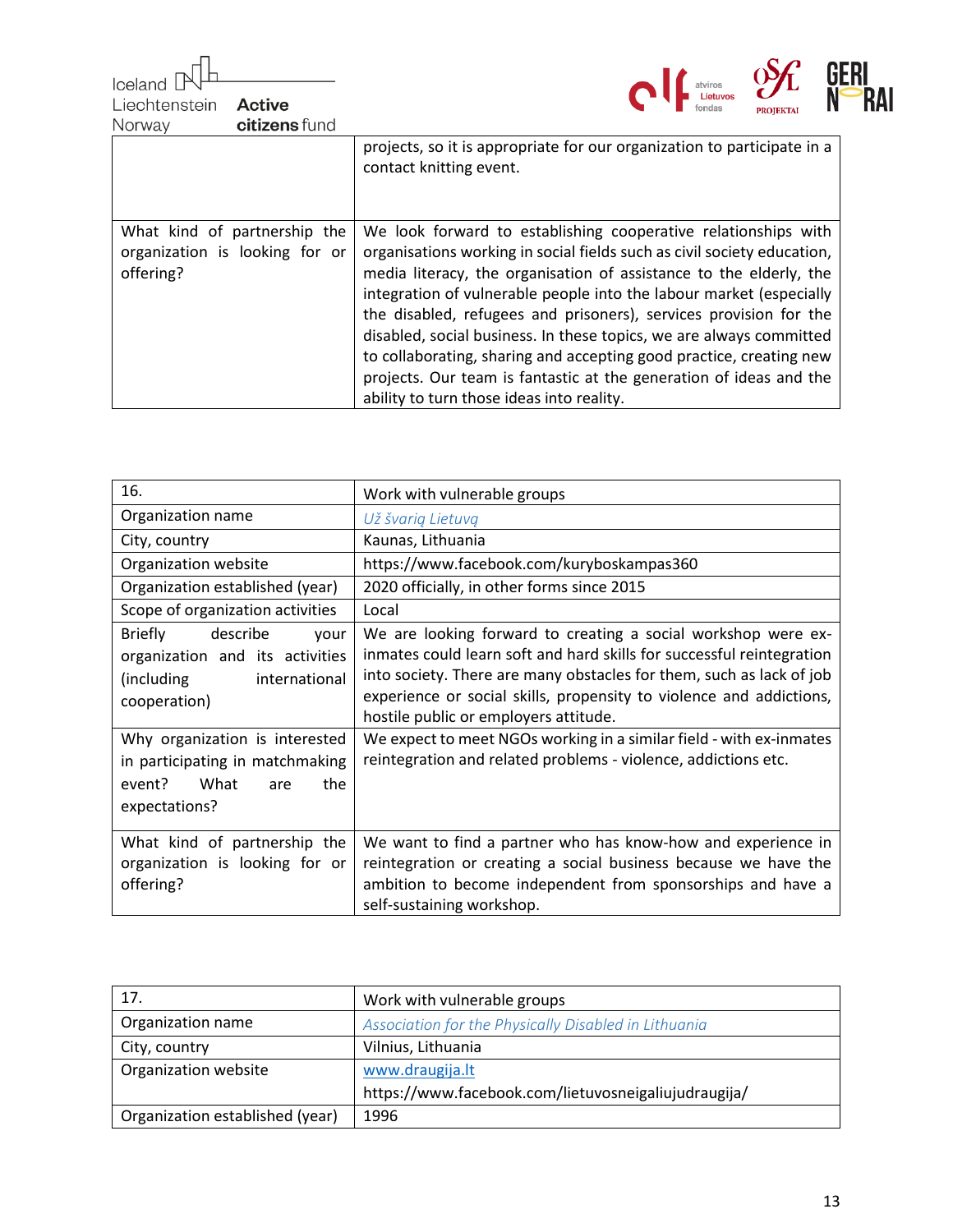| Iceland                                                   | atviros                                                                                                                                  |  |
|-----------------------------------------------------------|------------------------------------------------------------------------------------------------------------------------------------------|--|
| Liechtenstein<br><b>Active</b><br>citizens fund<br>Norway |                                                                                                                                          |  |
| Scope of organization activities                          | National, International                                                                                                                  |  |
| describe<br><b>Briefly</b><br>your                        | The Association for the Physically Disabled People in Lithuania                                                                          |  |
| organization and its activities                           | currently has 64 members: associations of the disabled in 57                                                                             |  |
| (including<br>international                               | municipalities of Lithuania with more than 23,000 members                                                                                |  |
| cooperation)                                              | (disabled people and their family members). Main tasks of our                                                                            |  |
|                                                           | organization:<br>participate in the development and implementation of various                                                            |  |
|                                                           | integration programs for the disabled (both national and<br>international level);                                                        |  |
|                                                           | to actively cooperate with state, municipal, non-governmental<br>institutions, private and international organizations;                  |  |
|                                                           | to make a positive impact on the adoption of laws and strategies, to<br>participate in the development of policy and its implementation  |  |
|                                                           | measures in Lithuania and the EU;                                                                                                        |  |
|                                                           | to research, analyze and address relevant social issues of the                                                                           |  |
|                                                           | disabled on their initiative or by participating in working groups.                                                                      |  |
| Why organization is interested                            | The Association for the Physically Disabled in Lithuania has prepared                                                                    |  |
| in participating in matchmaking                           | the project "Skills+ Competitions in Lithuania" to integrate disabled                                                                    |  |
| event?<br>What<br>the<br>are                              | people into the open labour market. We are searching for partners<br>in this project. We also open to various other ideas regarding the  |  |
| expectations?                                             | projects.                                                                                                                                |  |
| What kind of partnership the                              | The main problem addressed by the project "Skills+ Competitions in                                                                       |  |
| organization is looking for or                            | Lithuania" is integrating disabled people into the open labour                                                                           |  |
| offering?                                                 | market. Another problem that the project also seeks to address is                                                                        |  |
|                                                           | employers' attitude on who can employ disabled people in the open                                                                        |  |
|                                                           | labour market towards this social group. The proposed solution to                                                                        |  |
|                                                           | these problems is professional competitions for people with                                                                              |  |
|                                                           | disabilities to enable this socially vulnerable group to participate<br>and establish themselves in the open labour market actively. The |  |
|                                                           | project will be implemented with a partner from Bulgaria - National                                                                      |  |
|                                                           | Training Center. The project will involve at least 60 people with                                                                        |  |
|                                                           | disabilities from the counties of Vilnius, Kaunas and Klaipeda, who                                                                      |  |
|                                                           | will compete with each other in two areas $-$ catering and ICT $-$                                                                       |  |
|                                                           | depending on which one they have professional competencies. In                                                                           |  |
|                                                           | terms of the project, the Association for the Physically Disabled in                                                                     |  |
|                                                           | Lithuania will actively cooperate with various NGO's representing                                                                        |  |
|                                                           | the interests of people with disabilities, as well as vocational training                                                                |  |
|                                                           | centres, business companies and associations of employers. We will                                                                       |  |
|                                                           | also work together with state institutions and the media to promote                                                                      |  |
|                                                           | the integration of people with disabilities into the open labour<br>market.                                                              |  |

| -18.              | Work with vulnerable groups                          |
|-------------------|------------------------------------------------------|
| Organization name | Lithuania Spina Bifida and Hydrocephalus Association |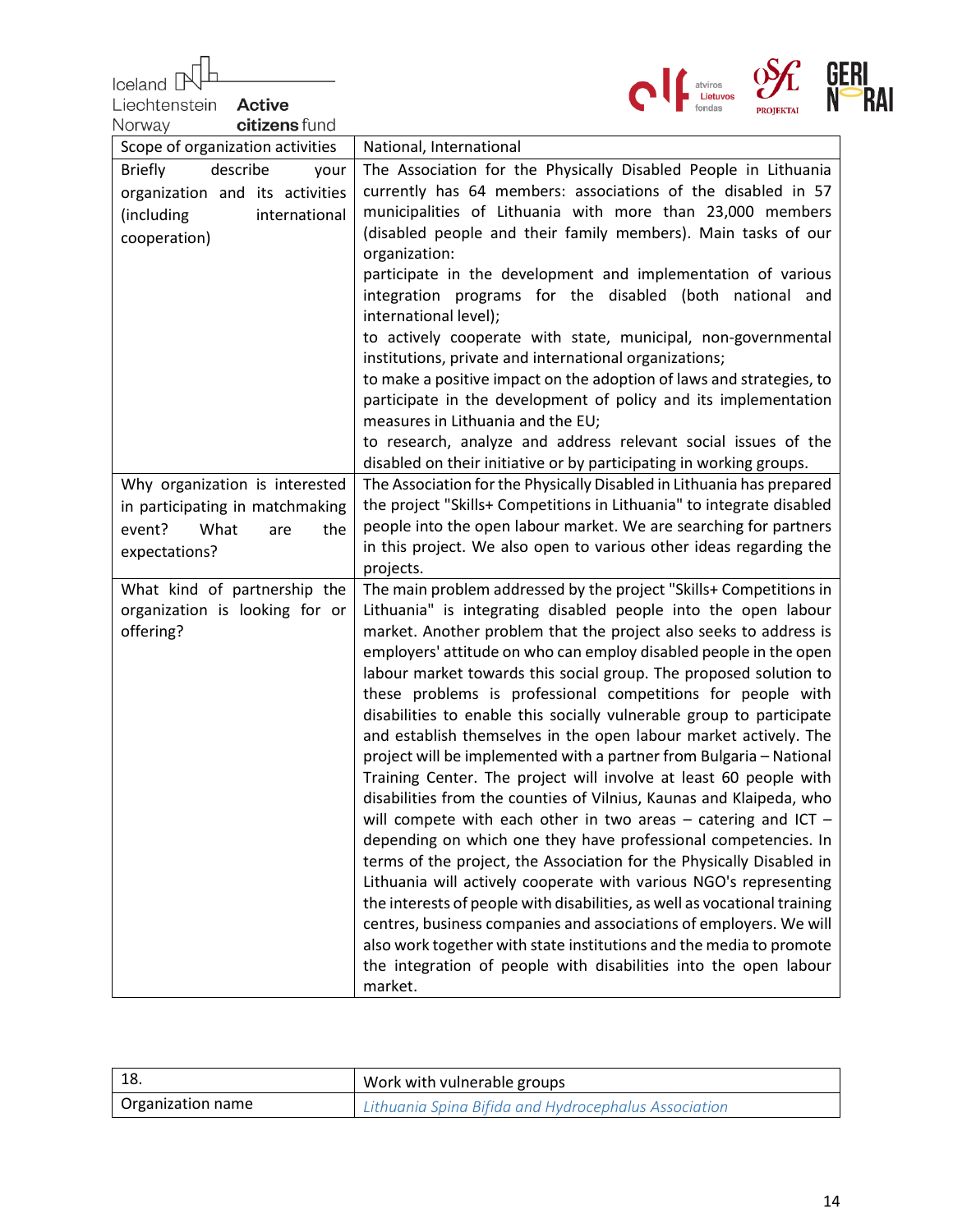$I$ celand  $\mathbb P$ 

Liechtenstein **Active**<br>Norway citizens



| Norway<br>citizens fund                                                                                              |                                                                                                                                                                                                                                                                                                                                                                                                                                                                                                                                                                                                                                                                             |
|----------------------------------------------------------------------------------------------------------------------|-----------------------------------------------------------------------------------------------------------------------------------------------------------------------------------------------------------------------------------------------------------------------------------------------------------------------------------------------------------------------------------------------------------------------------------------------------------------------------------------------------------------------------------------------------------------------------------------------------------------------------------------------------------------------------|
| City, country                                                                                                        | Kaunas, Lithuania                                                                                                                                                                                                                                                                                                                                                                                                                                                                                                                                                                                                                                                           |
| Organization website                                                                                                 | www.sbh.lt                                                                                                                                                                                                                                                                                                                                                                                                                                                                                                                                                                                                                                                                  |
|                                                                                                                      | https://www.facebook.com/SpinaBifidaIrHidrocefalijaAsociacija                                                                                                                                                                                                                                                                                                                                                                                                                                                                                                                                                                                                               |
| Organization established (year)                                                                                      | 2013                                                                                                                                                                                                                                                                                                                                                                                                                                                                                                                                                                                                                                                                        |
| Scope of organization activities                                                                                     | National                                                                                                                                                                                                                                                                                                                                                                                                                                                                                                                                                                                                                                                                    |
| describe<br><b>Briefly</b><br>your<br>organization and its activities<br>(including<br>international<br>cooperation) | Our association unites Lithuanian people with Spina Bifida and<br>Hydrocephalus and their families. There are around 350 - 400<br>persons with SBH in Lithuania in 2021. Approximately 10 children<br>with SBH diagnosis are born every year in Lithuania.<br>Our organization is based on the volunteering of members and their<br>family members. The members of the organization elect the board,<br>and the board elects a chairperson.<br>SBH Lithuania represents the rights of members in public<br>institutions, organizes various events for people with SBH.<br>Our association is a member of the International Federation of Spina<br>Bifida and Hydrocephalus. |
| Why organization is interested<br>in participating in matchmaking<br>event?<br>What<br>the<br>are<br>expectations?   | We would love to make connections with similar organizations for<br>sharing good practices, experiences.                                                                                                                                                                                                                                                                                                                                                                                                                                                                                                                                                                    |
| What kind of partnership the<br>organization is looking for or<br>offering?                                          | We would love to share experience, good practice, maybe to<br>organize a camp for children with spina bifida and hydrocephalus or<br>with any other kids. But we are open to any other offers and<br>possibilities.                                                                                                                                                                                                                                                                                                                                                                                                                                                         |

| 19.                                | Work with vulnerable groups                                            |
|------------------------------------|------------------------------------------------------------------------|
| Organization name                  | Lithuanian Association of People with Disabilities                     |
| City, country                      | Vilnius, Lithuania                                                     |
| Organization website               | www.negalia.lt                                                         |
|                                    | https://www.facebook.com/Lietuvos-%C5%BEmoni%C5%B3-su-                 |
|                                    | negalia-s%C4%85junga-174761077294                                      |
| Organization established (year)    | 1995                                                                   |
| Scope of organization activities   | National                                                               |
| describe<br><b>Briefly</b><br>your | The Lithuanian Association of People with Disabilities (LŽNS) is an    |
| organization and its activities    | independent, non-governmental organization, founded in 1995,           |
| (including)<br>international       | knitting 19 regional disabilities organizations throughout Lithuania   |
| cooperation)                       | and 4 public service provision institutions; LŽNS unites about 10,000  |
|                                    | people with various disabilities, basically with physical and mobility |
|                                    | impairments, and their family members; LŽNS is a member of the         |
|                                    | Lithuanian Disability Forum, and the Forum is the member of            |
|                                    | European Disability Forum and International Disability Forum.          |
|                                    |                                                                        |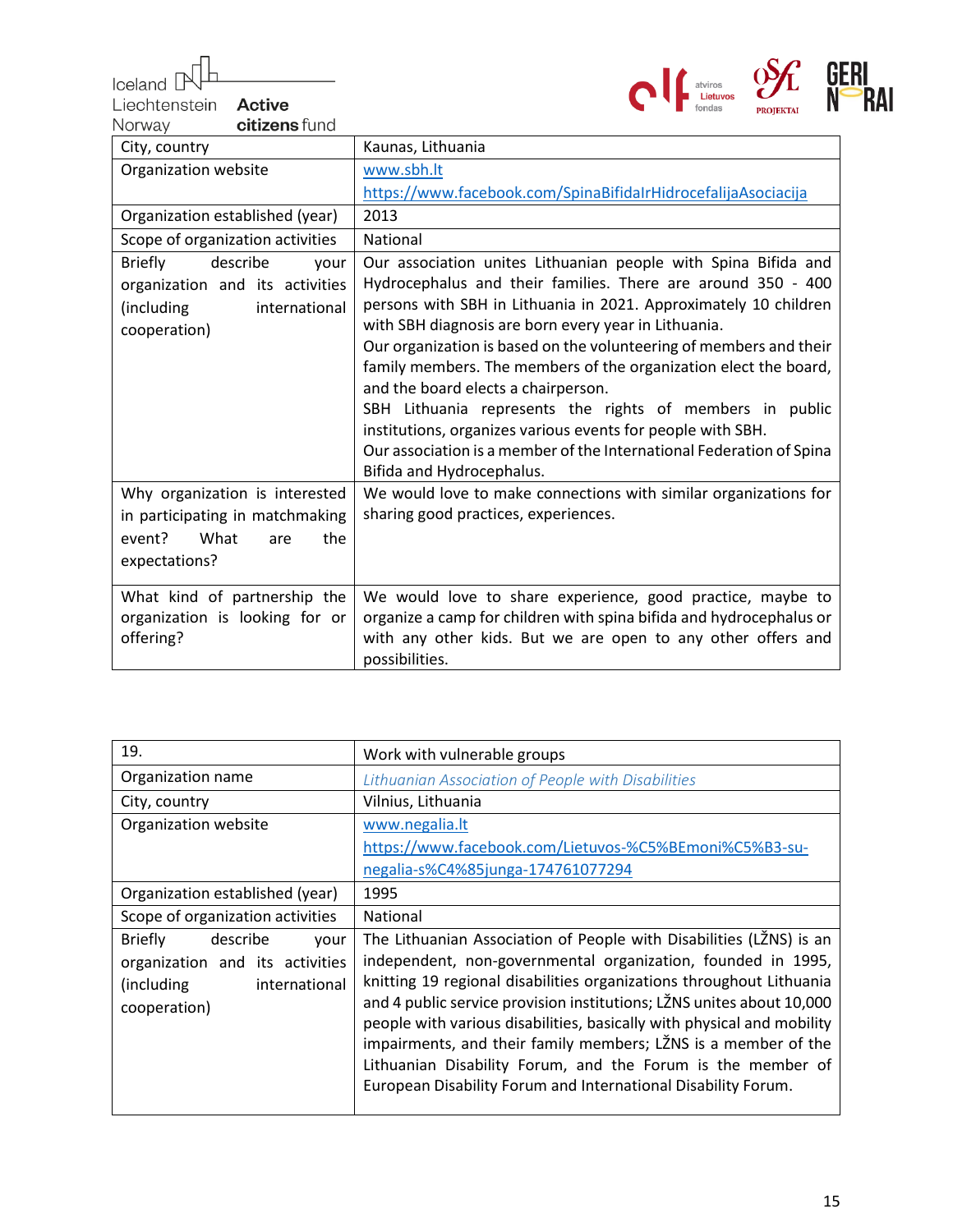| Iceland<br>Liechtenstein<br><b>Active</b><br>citizens fund<br>Norway                                               | atviros<br>La Lietuvos                                                                                                                                                                                                                                                                                                                   |
|--------------------------------------------------------------------------------------------------------------------|------------------------------------------------------------------------------------------------------------------------------------------------------------------------------------------------------------------------------------------------------------------------------------------------------------------------------------------|
|                                                                                                                    | Objectives: to seek equal opportunities and an accessible<br>environment for people with disabilities, to represent their rights,<br>to promote social integration, to make the education system<br>accessible, to develop a positive attitude of the society toward<br>people with disabilities.                                        |
|                                                                                                                    | Activities: protect the rights of people with disabilities, monitor the<br>accessibility of public places, organize public awareness campaigns,<br>co-operate with other NGOs, government, municipalities, private<br>business and other institutions, implement Universal design<br>projects, organize training and recreational camps. |
| Why organization is interested<br>in participating in matchmaking<br>What<br>event?<br>the<br>are<br>expectations? | Our organization is looking for a partnership in the field of disability<br>with local authorities,<br>cooperation<br>advocacy:<br>accessible<br>environment, services for the disabled, a positive attitude towards<br>people with disabilities.                                                                                        |
| What kind of partnership the<br>organization is looking for or<br>offering?                                        | We are looking for partners that defend the rights of people with<br>disabilities for joint projects. Our organization could be project<br>providers or partners in such kind of projects.                                                                                                                                               |

| 20.                                                                                                                  | Work with vulnerable groups                                                                                                                                                                                                                                                                                                                                                                                                                                                                                                                                                                                                                                                                    |
|----------------------------------------------------------------------------------------------------------------------|------------------------------------------------------------------------------------------------------------------------------------------------------------------------------------------------------------------------------------------------------------------------------------------------------------------------------------------------------------------------------------------------------------------------------------------------------------------------------------------------------------------------------------------------------------------------------------------------------------------------------------------------------------------------------------------------|
| Organization name                                                                                                    | M. Ciuzelio labdaros ir paramos fondas   MC Charity Foundation                                                                                                                                                                                                                                                                                                                                                                                                                                                                                                                                                                                                                                 |
| City, country                                                                                                        | Vilnius, Lithuania                                                                                                                                                                                                                                                                                                                                                                                                                                                                                                                                                                                                                                                                             |
| Organization website                                                                                                 | https://www.sidabrinelinija.lt                                                                                                                                                                                                                                                                                                                                                                                                                                                                                                                                                                                                                                                                 |
| Organization established (year)                                                                                      | 2014                                                                                                                                                                                                                                                                                                                                                                                                                                                                                                                                                                                                                                                                                           |
| Scope of organization activities                                                                                     | National                                                                                                                                                                                                                                                                                                                                                                                                                                                                                                                                                                                                                                                                                       |
| <b>Briefly</b><br>describe<br>your<br>organization and its activities<br>(including<br>international<br>cooperation) | MC Charity Foundation runs "Sidabrine linija" (The Silver Line) -<br>telephone outreach, emotional support and befriending service for<br>the elderly. "Sidabrinė linija" established in 2016. In almost 5 years,<br>the project has contributed to improving the lives of nearly 4000<br>socially excluded seniors from all over the country by providing<br>them with socio-emotional support and encouraging them to make<br>social connections through engagement in telephone befriending<br>program. In this program, seniors are matched with volunteers and<br>involved in regular weekly social calls between them. So far, we<br>haven't been involved in international cooperation. |
| Why organization is interested<br>in participating in matchmaking<br>What<br>event?<br>the<br>are<br>expectations?   | We expect to meet partners working in the field of positive ageing,<br>with whom we could work on the development of innovative<br>projects.                                                                                                                                                                                                                                                                                                                                                                                                                                                                                                                                                   |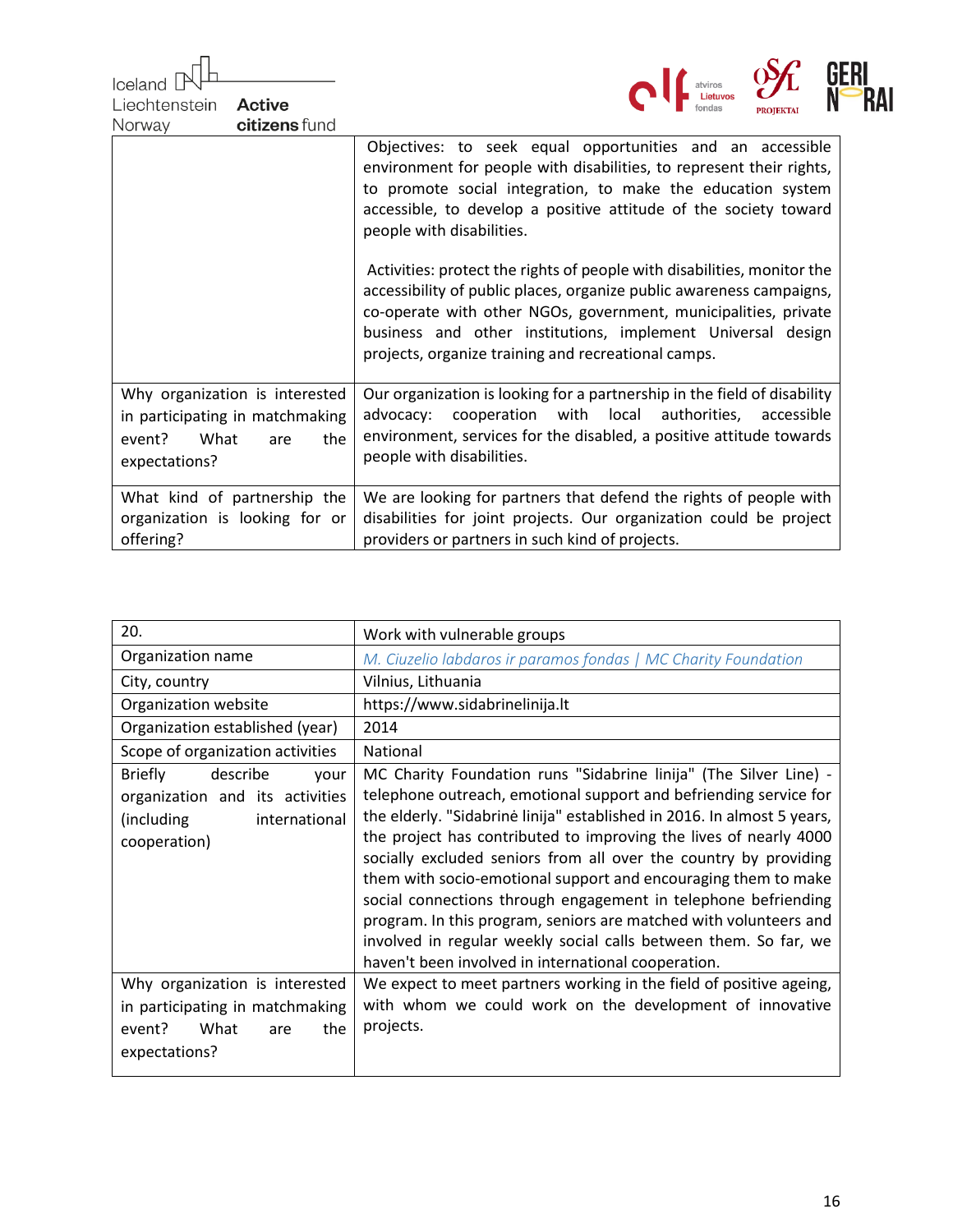Iceland [

**Active** 



Liechtenstein Norway

|           |                      | 1 <b>100 12 11 11 11</b>                                                                             |
|-----------|----------------------|------------------------------------------------------------------------------------------------------|
| Norway    | <b>citizens</b> fund |                                                                                                      |
|           |                      | What kind of partnership the $\vert$ We are looking for 1) good practice in positive ageing which we |
|           |                      | organization is looking for or could learn from and/or implement in Lithuania; 2) opportunities      |
| offering? |                      | for international development.                                                                       |

| 21.                                                                                                                  | Work with vulnerable groups                                                                                                                                                                                                                                                                                                                                                                                                                                                                                                                                                                                                                                                                                                                                                                                                                                                                                                             |
|----------------------------------------------------------------------------------------------------------------------|-----------------------------------------------------------------------------------------------------------------------------------------------------------------------------------------------------------------------------------------------------------------------------------------------------------------------------------------------------------------------------------------------------------------------------------------------------------------------------------------------------------------------------------------------------------------------------------------------------------------------------------------------------------------------------------------------------------------------------------------------------------------------------------------------------------------------------------------------------------------------------------------------------------------------------------------|
| Organization name                                                                                                    | Institute of Regional Development & Welfare                                                                                                                                                                                                                                                                                                                                                                                                                                                                                                                                                                                                                                                                                                                                                                                                                                                                                             |
| City, country                                                                                                        | Marijampole, Lithuania                                                                                                                                                                                                                                                                                                                                                                                                                                                                                                                                                                                                                                                                                                                                                                                                                                                                                                                  |
| Organization website                                                                                                 | www.regionupletra.lt                                                                                                                                                                                                                                                                                                                                                                                                                                                                                                                                                                                                                                                                                                                                                                                                                                                                                                                    |
| Organization established (year)                                                                                      | 2021                                                                                                                                                                                                                                                                                                                                                                                                                                                                                                                                                                                                                                                                                                                                                                                                                                                                                                                                    |
| Scope of organization activities                                                                                     | Local                                                                                                                                                                                                                                                                                                                                                                                                                                                                                                                                                                                                                                                                                                                                                                                                                                                                                                                                   |
| describe<br><b>Briefly</b><br>your<br>organization and its activities<br>(including<br>international<br>cooperation) | Our organization aims to enhance social inclusion by delivering<br>solutions that ease the daily life of vulnerable groups of people in<br>remote regions. The organization focuses on helping people with<br>disabilities. However, it also supports those who face poverty,<br>economic deprivation, anti-social behavior, lack of infrastructure,<br>unemployment and alcohol abuse. It closely communities with local<br>communities to stay up to date to social challenges, mobilize<br>financing and implement projects that focus on improving<br>vulnerable communities' wellbeing.                                                                                                                                                                                                                                                                                                                                            |
| Why organization is interested<br>in participating in matchmaking<br>event?<br>What<br>are<br>the<br>expectations?   | Our organization is interested in participating in the matchmaking<br>event to find and establish a long term international partnership.<br>We seek to find a partner to implement joint projects, discuss social<br>problems, exchange ideas and share experiences.                                                                                                                                                                                                                                                                                                                                                                                                                                                                                                                                                                                                                                                                    |
| What kind of partnership the<br>organization is looking for or<br>offering?                                          | Researching disabled people needs and social challenges in local<br>communities, our organization has recognized the need for<br>transportation services and day time activities. People with<br>disabilities encounter the problem of reaching health care providers<br>and other vital destinations daily, and thus, our organization seeks<br>to solve this issue. It is also essential to organize day time activities<br>for disabled adults and children to ensure socialization and help<br>disabled people to make friends, form relationships, gain and utilize<br>new skills. However, more profound knowledge and a broader<br>perspective are needed. Therefore, we hope to establish a<br>partnership with an international partner, which would help solve a<br>particular issue and ensure the exchange of the best practices in the<br>social services sector, helping to meet the human needs of local<br>communities. |

|                   | Work with vulnerable groups         |
|-------------------|-------------------------------------|
| Organization name | VŠĮ "Unikalus šokis" (Unique Dance) |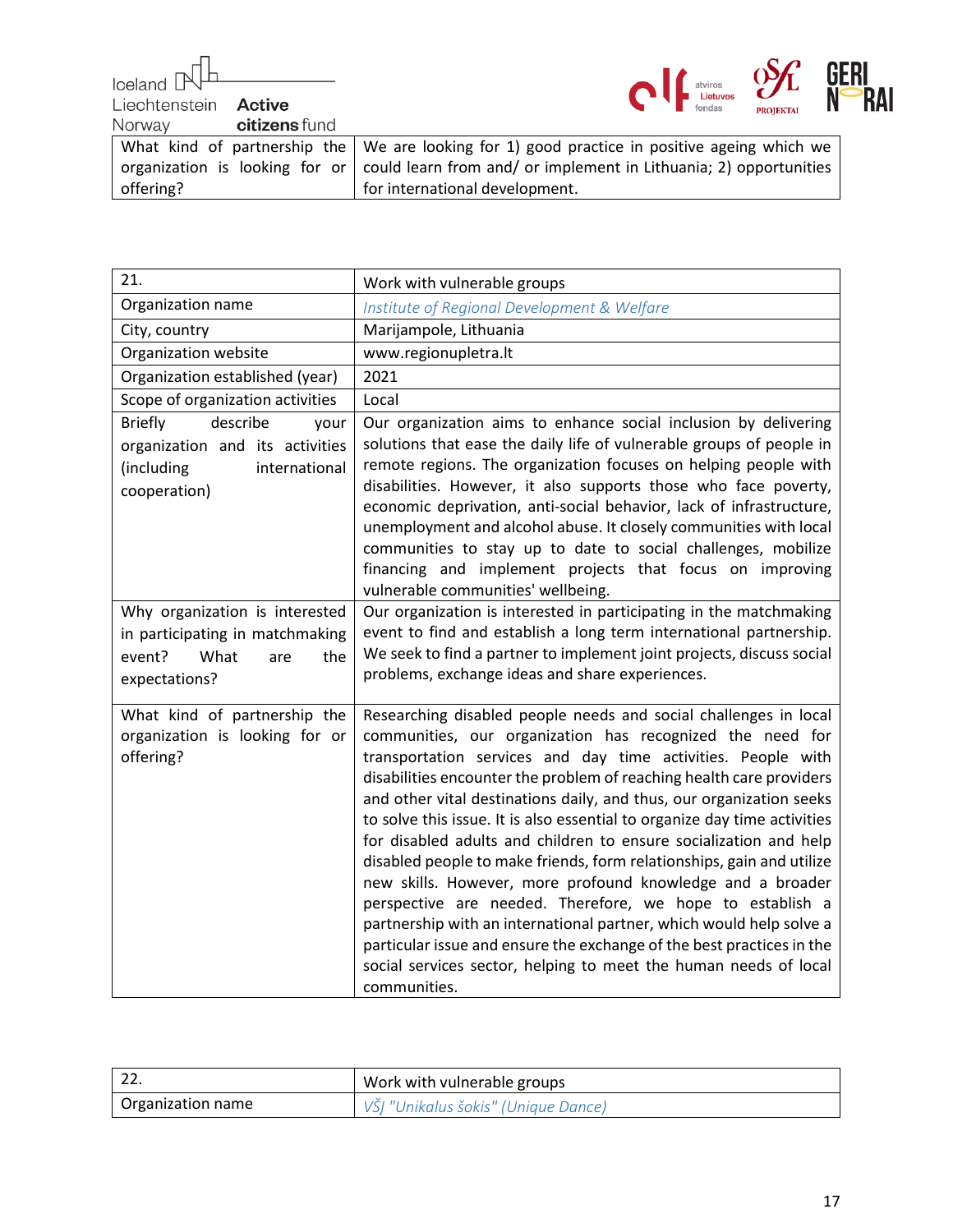Iceland  $\mathbb P$ 

Liechtenstein **Active**<br>Norway citizens



| Vilnius, Lithuania                                                                                                                 |
|------------------------------------------------------------------------------------------------------------------------------------|
| https://unikalussokis.weebly.com/                                                                                                  |
| https://www.facebook.com/uniqdanceperkunkiemyje                                                                                    |
|                                                                                                                                    |
| Local                                                                                                                              |
| Unique Dance proposes inclusive dance activities for people with                                                                   |
| special needs. These dance lessons improve posture, physical and                                                                   |
| brain condition, sensomotoric and social skills. Unique dance is not                                                               |
| only dance lessons, but the better integration in society, too. The                                                                |
| organization "Unikalus šokis" will organize various events to raise                                                                |
| awareness for people with special needs and help them to be full-                                                                  |
| fledged members of society. We want to expand the organization                                                                     |
| and include professional disabled dancers to create motivating                                                                     |
| dance performances                                                                                                                 |
| In other countries, professional inclusive dance organizations have                                                                |
| already been developed. There is no such organization in Lithuania,                                                                |
| we want to create it in Lithuania as well.                                                                                         |
|                                                                                                                                    |
| The pandemic moved all dance classes online and proved to be the                                                                   |
| most effective way to reach the shyest and most self-isolated people                                                               |
| in Lithuania. They seem to feel safer and more comfortable behind                                                                  |
| the screens. Our survey shows they're more likely to join the                                                                      |
| activities if they can first try them online. In the future, we hope to                                                            |
| host activities in the studio, but mostly we want to continue working                                                              |
| online. We want to create a website that includes informative texts                                                                |
| for everyone interested, videos translated into sign language, and                                                                 |
| pre-recorded dance lessons, where the movements are verbally                                                                       |
| communicated for those with visual impairment. The website itself                                                                  |
| would be created using the latest scientific findings to make such<br>websites available to the maximum number of people. We would |
| also use already existing social media platforms and platforms best-                                                               |
| suited for live classes and live communication.                                                                                    |
|                                                                                                                                    |

| 23.                                | Work with vulnerable groups                                             |
|------------------------------------|-------------------------------------------------------------------------|
| Organization name                  | Lietuvos Raudonasis Kryžius                                             |
| City, country                      | Vilnius, Lithuania                                                      |
| Organization website               | www.redcross.lt                                                         |
| Organization established (year)    | 1919                                                                    |
| Scope of organization activities   | National                                                                |
| <b>Briefly</b><br>describe<br>your | Lithuanian Red Cross is a National Society of IFRC, acting as state     |
| organization and its activities    | helper in humanitarian issues, seeking for best solutions to save       |
|                                    | lives and rights, helping people in crises in Lithuania and outside it. |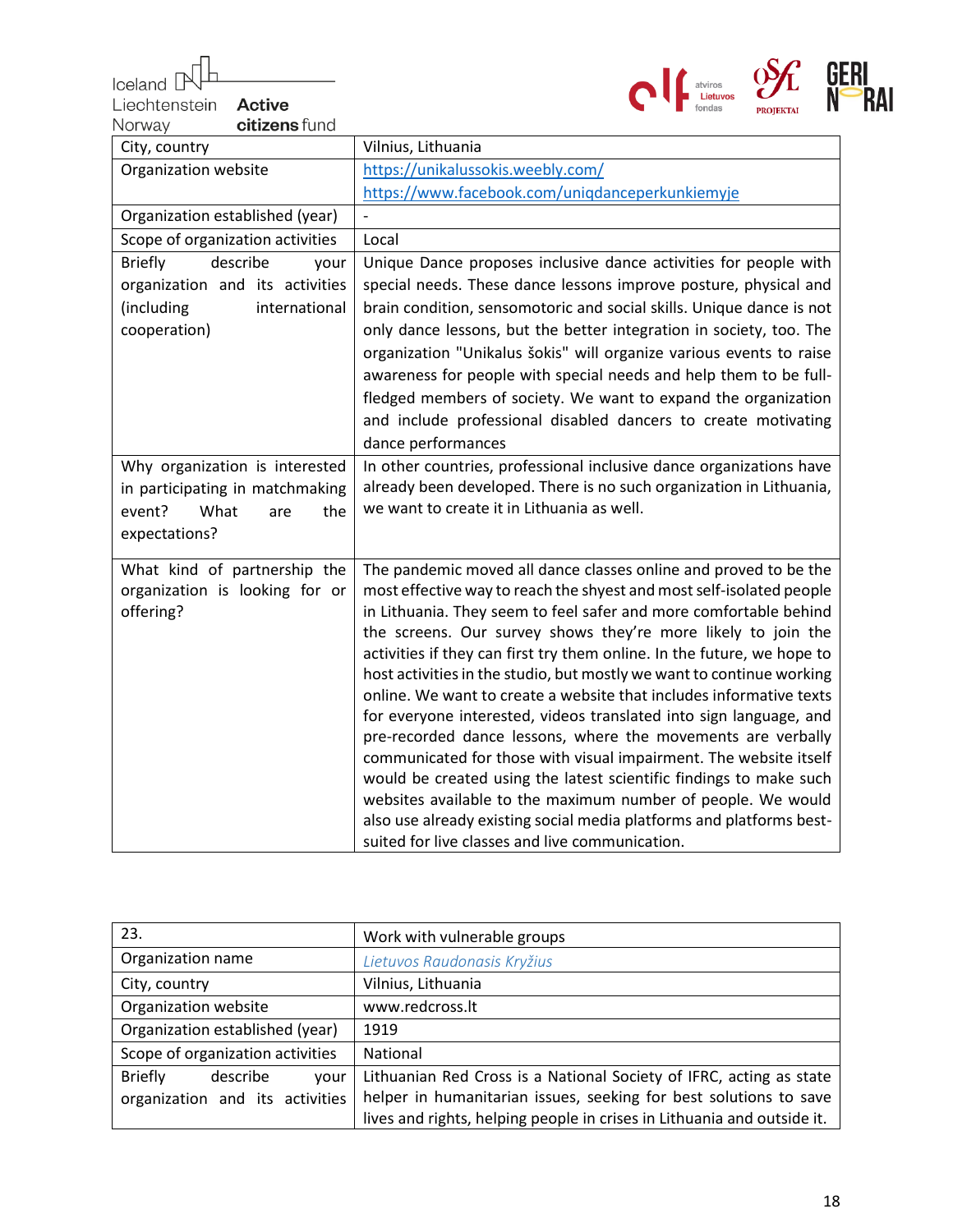Iceland  $\mathbb P$ 

Liechtenstein **Active**<br>Norway citizens



|                                 | <b>FRUIERIAI</b>                                                              |
|---------------------------------|-------------------------------------------------------------------------------|
| citizens fund<br>Norway         |                                                                               |
| (including<br>international     | We cooperate with state institutions and other IFRC National                  |
| cooperation)                    | Societies in different projects but are primarily dedicated to solving        |
|                                 | refugees' problems, helping lonely older people, and preparing for            |
|                                 | disasters.                                                                    |
| Why organization is interested  | We are looking for partners for collaboration in different projects,          |
| in participating in matchmaking | which could strengthen our organisation and share their experience            |
| event?<br>What<br>are           | in preparedness for disasters, healthy living, and avoiding loneliness<br>the |
| expectations?                   | of older people, giving best practices for first aid in crises and            |
|                                 | solutions to help vulnerable people.                                          |
| What kind of partnership the    | Organizations, which are active in disaster preparedness, help                |
| organization is looking for or  | people in crises, refugees and migrants.                                      |
| offering?                       |                                                                               |

| 24.                                | Work with vulnerable groups                                          |
|------------------------------------|----------------------------------------------------------------------|
| Organization name                  | Lithuanian Association of Families with Deaf and Hearing Impaired    |
|                                    | Children PAGAVA                                                      |
| City, country                      | Vilnius, Lithuania                                                   |
| Organization website               | www.pagava.lt                                                        |
| Organization established (year)    | 1994                                                                 |
| Scope of organization activities   | National, International                                              |
| describe<br><b>Briefly</b><br>your | Lithuanian Association of Families with Deaf and Hearing Impaired    |
| organization and its activities    | Children PAGAVA is a national non-governmental umbrella              |
| (including<br>international        | organization established in 1994. Activities of PAGAVA are based on  |
| cooperation)                       | membership; it unites 7 regional organizations in Kaunas, Klaipėda,  |
|                                    | Šiauliai, Panevėžys, Tauragė, Palanga and more than 220 families     |
|                                    | from all the country, including rural areas. PAGAVA is dedicated to  |
|                                    | supporting families of children who are deaf or hard of hearing. It  |
|                                    | represents the rights of deaf and hard of hearing children in        |
|                                    | different areas, including medical and educational services. The     |
|                                    | association seeks to achieve non-discrimination for disabled         |
|                                    | children and youth, equal rights to be educated and gain profession, |
|                                    | and achieve successful socialization and integration. We aim to      |
|                                    | include members from rural areas in all of our activities.           |
|                                    | Main activities: representation and advocacy; collaboration with     |
|                                    | government and local institutions to ensure equal possibilities for  |
|                                    | deaf children, newborn hearing screening, and primary support for    |
|                                    | the families; organization of social and psychological services for  |
|                                    | deaf children and their families; information, consultations and     |
|                                    | training for parents; non-formal education for deaf children and     |
|                                    | youth: art therapy, music and handicraft; educational events and     |
|                                    | trips, summer camps; deaf and hearing society education.             |
|                                    | Association PAGAVA is a member of the Lithuanian Forum of the        |
|                                    | Disabled and European Federation for Parents of Deaf and Hard of     |
|                                    | Hearing Children FEPEDA. Since 2000, PAGAVA implements social        |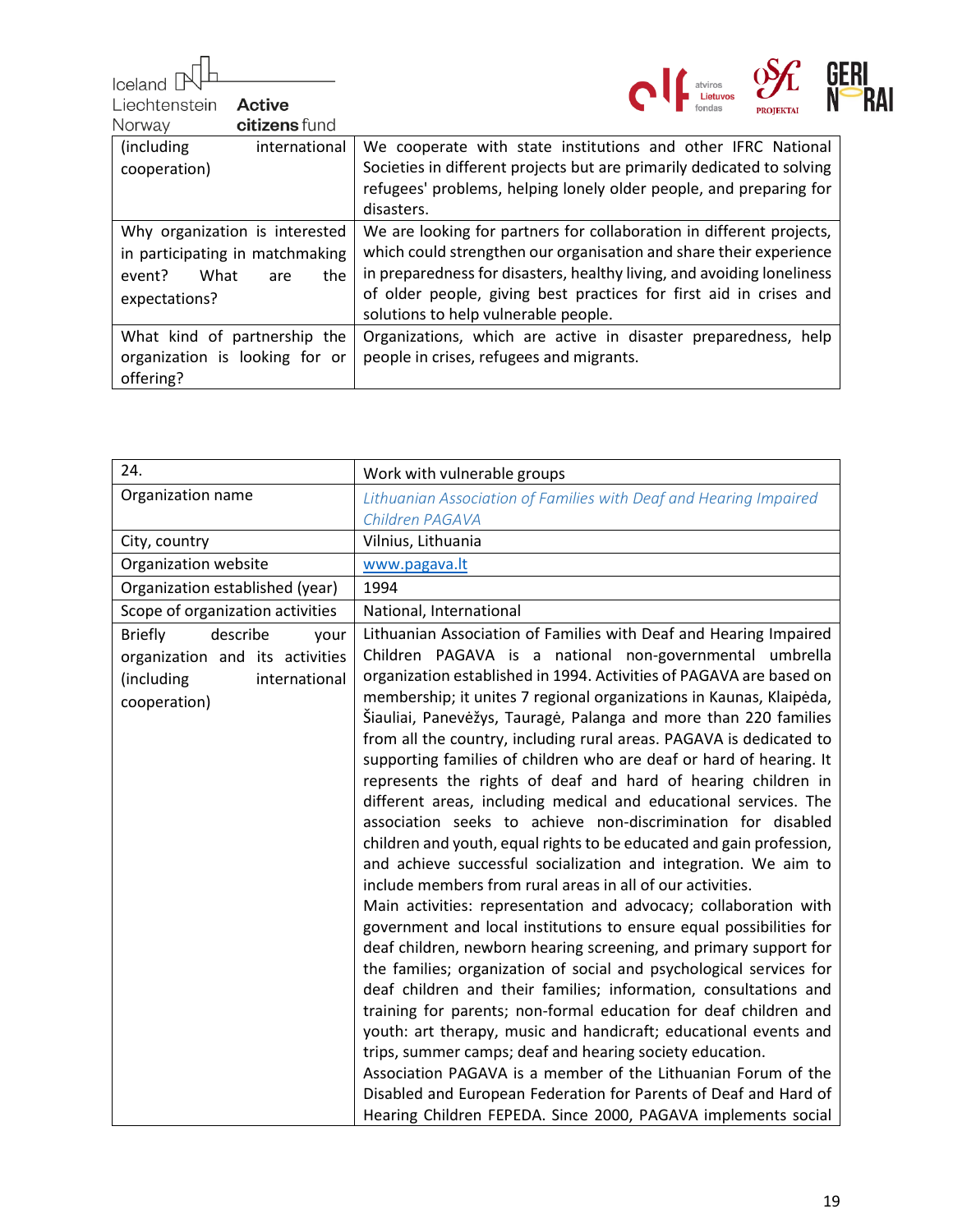Iceland [ Liechtenstein **Active** 



| citizens fund<br>Norway         |                                                                        |
|---------------------------------|------------------------------------------------------------------------|
|                                 | service projects for the disabled financed by the Department for the   |
|                                 | Affairs of Disabled at the Ministry of Social Security and Labour. The |
|                                 | organization also has more than 15 years of experience in the          |
|                                 | implementation of international projects (Interreg, Nordic Council     |
|                                 | of Ministers, European Economic Area Financial Mechanism,              |
|                                 | Lithuanian Swiss Cooperation Programme, NGO Block Grant,               |
|                                 | Development cooperation and democracy promotion financed by            |
|                                 | the Ministry of Foreign Affairs of the Republic of Lithuania, etc.).   |
| Why organization is interested  | We are looking for partners as we believe that we could become         |
| in participating in matchmaking | good collaborators with NGO or other organizations and implement       |
| What<br>the<br>event?<br>are    | successful projects. We are ready to share our knowledge,              |
| expectations?                   | experience and agree on other activities during the proposal           |
|                                 | preparation process.                                                   |
| What kind of partnership the    | We are looking for organizations working with deaf and hard of         |
| organization is looking for or  | hearing children. This could be NGOs, educational institutions or      |
| offering?                       | others.                                                                |

| 25.                                                                                                                   | Work with vulnerable groups                                                                                                                                                                                                                                                                                                                                                                                           |
|-----------------------------------------------------------------------------------------------------------------------|-----------------------------------------------------------------------------------------------------------------------------------------------------------------------------------------------------------------------------------------------------------------------------------------------------------------------------------------------------------------------------------------------------------------------|
| Organization name                                                                                                     | Information collection and dissemination centre by VILTIS                                                                                                                                                                                                                                                                                                                                                             |
| City, country                                                                                                         | Vilnius, Lithuania                                                                                                                                                                                                                                                                                                                                                                                                    |
| Organization website                                                                                                  | www.viltis.lt                                                                                                                                                                                                                                                                                                                                                                                                         |
| Organization established (year)                                                                                       | 2008                                                                                                                                                                                                                                                                                                                                                                                                                  |
| Scope of organization activities                                                                                      | Local, National                                                                                                                                                                                                                                                                                                                                                                                                       |
| describe<br><b>Briefly</b><br>your<br>organization and its activities<br>(including)<br>international<br>cooperation) | Our activities are directed to Lithuanian welfare society with mental<br>disability VILTIS. We are collecting information about people with<br>intellectual disabilities and families; their needs, education, working<br>abilities, social services, preparing information in easy read<br>language, looking for all possible ways to ensure equal rights for<br>people and children with intellectual disabilities. |
| Why organization is interested<br>in participating in matchmaking<br>event? What<br>the<br>are<br>expectations?       | We are looking for good practices in other countries, possibilities for<br>cooperation                                                                                                                                                                                                                                                                                                                                |
| What kind of partnership the<br>organization is looking for or<br>offering?                                           | We are looking for good practices in other countries to find<br>possibilities to cooperate, implement easy read practices in local<br>authorities, NGOs, and society in general.                                                                                                                                                                                                                                      |

| Work with vulnerable groups |
|-----------------------------|
|                             |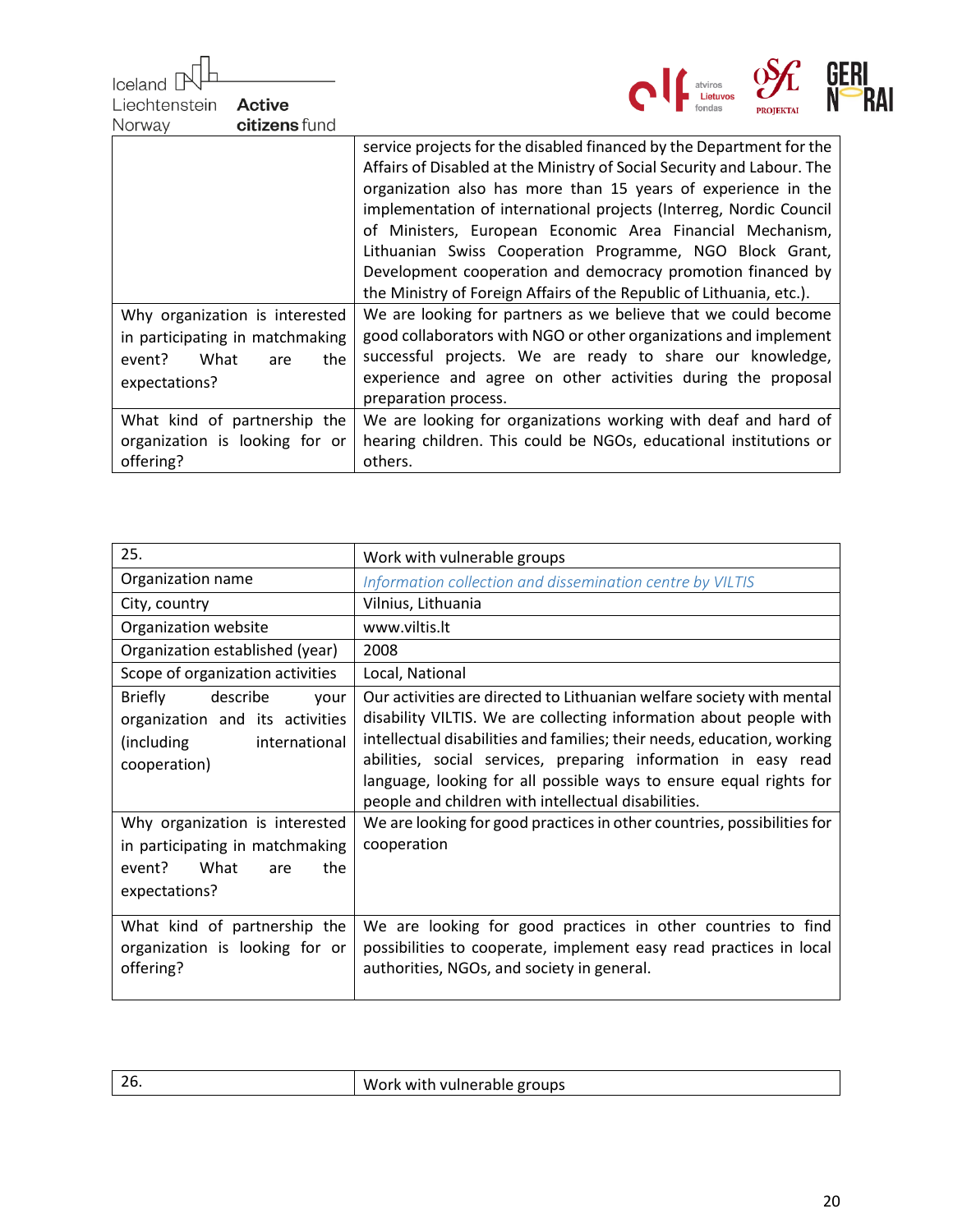Iceland [

Liechtenstein Active citizens fund



| citizens fund<br>Norway                                                                                               |                                                                                                                                                                                                                                                                                                                                                                                                                                                                                                                                                                                                                                                                                                                                                                                              |
|-----------------------------------------------------------------------------------------------------------------------|----------------------------------------------------------------------------------------------------------------------------------------------------------------------------------------------------------------------------------------------------------------------------------------------------------------------------------------------------------------------------------------------------------------------------------------------------------------------------------------------------------------------------------------------------------------------------------------------------------------------------------------------------------------------------------------------------------------------------------------------------------------------------------------------|
| Organization name                                                                                                     | Lithuanian welfare society of persons with intellectual disability<br><b>Viltis</b>                                                                                                                                                                                                                                                                                                                                                                                                                                                                                                                                                                                                                                                                                                          |
| City, country                                                                                                         | Vilnius, Lithuania                                                                                                                                                                                                                                                                                                                                                                                                                                                                                                                                                                                                                                                                                                                                                                           |
| Organization website                                                                                                  | www.viltis.lt                                                                                                                                                                                                                                                                                                                                                                                                                                                                                                                                                                                                                                                                                                                                                                                |
| Organization established (year)                                                                                       | 1989                                                                                                                                                                                                                                                                                                                                                                                                                                                                                                                                                                                                                                                                                                                                                                                         |
| Scope of organization activities                                                                                      | National                                                                                                                                                                                                                                                                                                                                                                                                                                                                                                                                                                                                                                                                                                                                                                                     |
| describe<br><b>Briefly</b><br>your<br>organization and its activities<br>(including)<br>international<br>cooperation) | Society "Viltis" supports persons with intellectual disability, their<br>parents, family members. Viltis has 53 associated members all over<br>Lithuania. The total number of Viltis members - about 11000. The<br>main task of society Viltis is to gather members of the community,<br>specialists, professionals, volunteers and people of goodwill and act<br>for the improvement of quality of life of persons with intellectual<br>disability (ID), to cooperate with governmental institutions on the<br>strengthening of the legal base for persons with ID and their<br>parents. Society Viltis is a member of Inclusion Europe; it<br>participates in the ERASMUS+ program with partners from the<br>European Union. Viltis has good relations with Eastern European<br>countries. |
| Why organization is interested<br>in participating in matchmaking<br>What<br>event?<br>the<br>are<br>expectations?    | Viltis intends to find new partners experienced in the provision of<br>innovative services for persons with intellectual disability.                                                                                                                                                                                                                                                                                                                                                                                                                                                                                                                                                                                                                                                         |
| What kind of partnership the<br>organization is looking for or<br>offering?                                           | Viltis is ready to participate in the partnership engaged in providing<br>services for persons with ID, inclusion into society, employment<br>issues, education of persons with ID.                                                                                                                                                                                                                                                                                                                                                                                                                                                                                                                                                                                                          |

| 27.                                                                                                                  | Civic participation                                                                                                                                                                                                                                                                                                                                                                                                                                                                                                                                                                                                                                                                                                                                                                                      |
|----------------------------------------------------------------------------------------------------------------------|----------------------------------------------------------------------------------------------------------------------------------------------------------------------------------------------------------------------------------------------------------------------------------------------------------------------------------------------------------------------------------------------------------------------------------------------------------------------------------------------------------------------------------------------------------------------------------------------------------------------------------------------------------------------------------------------------------------------------------------------------------------------------------------------------------|
| Organization name                                                                                                    | VšJ "Projekty valdymo ir mokymo centras"                                                                                                                                                                                                                                                                                                                                                                                                                                                                                                                                                                                                                                                                                                                                                                 |
| City, country                                                                                                        | Vilnius, Lithuania                                                                                                                                                                                                                                                                                                                                                                                                                                                                                                                                                                                                                                                                                                                                                                                       |
| Organization website                                                                                                 | www.pvmc.lt                                                                                                                                                                                                                                                                                                                                                                                                                                                                                                                                                                                                                                                                                                                                                                                              |
| Organization established (year)                                                                                      | 2006                                                                                                                                                                                                                                                                                                                                                                                                                                                                                                                                                                                                                                                                                                                                                                                                     |
| Scope of organization activities                                                                                     | International                                                                                                                                                                                                                                                                                                                                                                                                                                                                                                                                                                                                                                                                                                                                                                                            |
| describe<br><b>Briefly</b><br>your<br>organization and its activities<br>(including<br>international<br>cooperation) | The organization are registered and operating in the Ignalina<br>district. Our organization aims to promote the development of the<br>knowledge society, lifelong learning, improve the knowledge, skills,<br>and competences of the population, and seek the development of<br>civil society through the preparation and implementation of<br>projects, training, and educational activities. By developing and<br>implementing innovative social ideas, strategies, innovative models<br>and services, social and economic problems are solved more<br>effectively, and new social connections are created. The institution<br>has extensive experience in local and EC-funded projects, works<br>with groups at social risk, pays great attention to citizenship<br>activities, youth inclusion, etc. |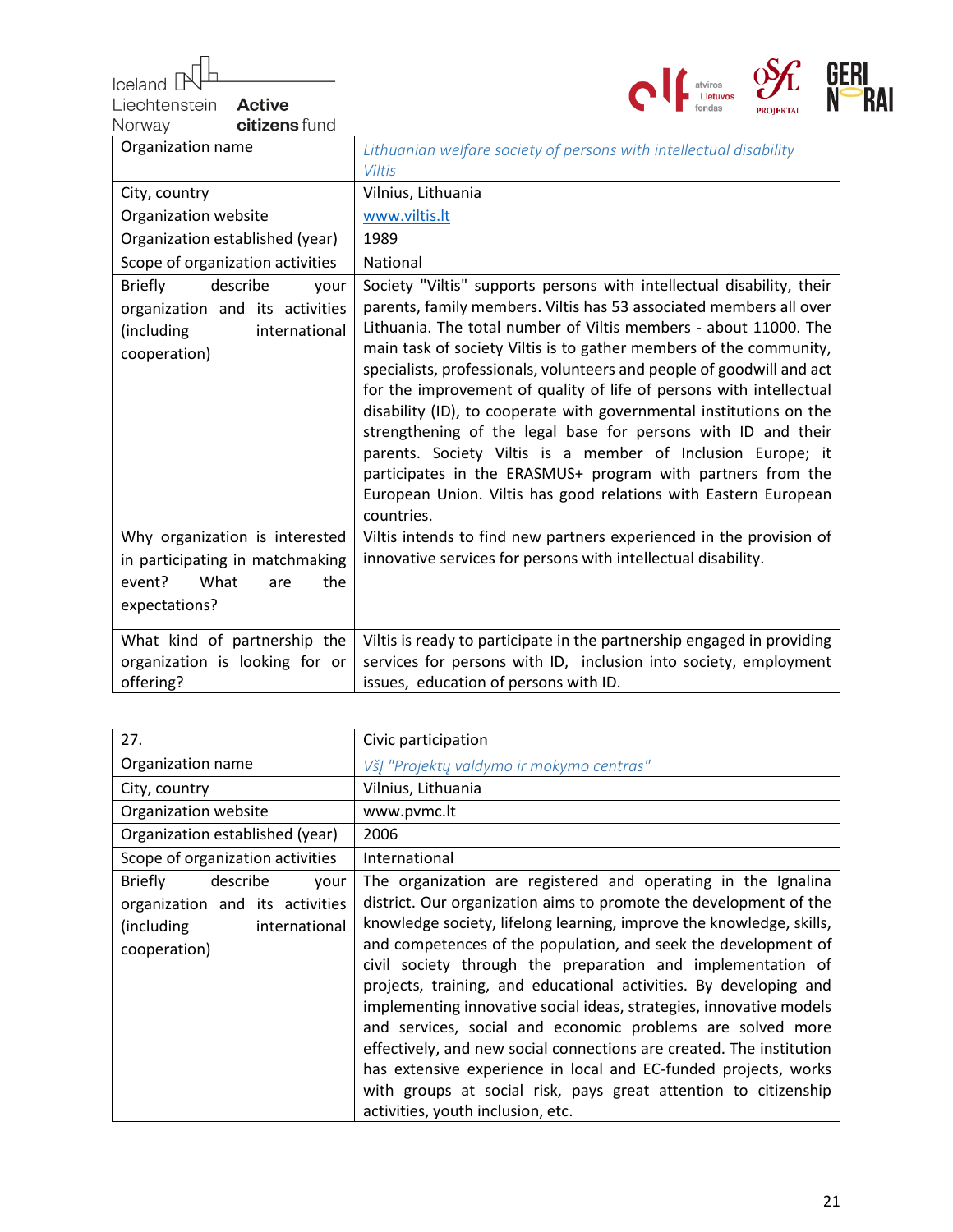$\begin{array}{c} \hline \text{Ideal} \end{array}$ 



| Liechtenstein<br>Active<br>citizens fund<br>Norway                                                              | $\blacksquare$<br>Lietuvos<br><b>PROJEKTA</b>                                                                                                         |
|-----------------------------------------------------------------------------------------------------------------|-------------------------------------------------------------------------------------------------------------------------------------------------------|
| Why organization is interested<br>in participating in matchmaking<br>event? What<br>the<br>are<br>expectations? | We are looking for partners for the implementation of projects.                                                                                       |
| What kind of partnership the<br>organization is looking for or<br>offering?                                     | We are looking for partners who would like to cooperate in the<br>implementation of projects - Creativity, active citizens, multilateral<br>dialogue. |

| 28.                                                                            | Civic participation                                                                                                                                                                                                                                                                                                                                                                                                                                                                                                                                                                                                                                                                                                                                                                 |
|--------------------------------------------------------------------------------|-------------------------------------------------------------------------------------------------------------------------------------------------------------------------------------------------------------------------------------------------------------------------------------------------------------------------------------------------------------------------------------------------------------------------------------------------------------------------------------------------------------------------------------------------------------------------------------------------------------------------------------------------------------------------------------------------------------------------------------------------------------------------------------|
| Organization name                                                              | VšJ "Darni socialinė raida"                                                                                                                                                                                                                                                                                                                                                                                                                                                                                                                                                                                                                                                                                                                                                         |
| City, country                                                                  | Vilnius, Lithuania                                                                                                                                                                                                                                                                                                                                                                                                                                                                                                                                                                                                                                                                                                                                                                  |
| Organization website                                                           | http://darnisocialineraida.lt/                                                                                                                                                                                                                                                                                                                                                                                                                                                                                                                                                                                                                                                                                                                                                      |
|                                                                                | https://www.facebook.com/darnisocialineraida                                                                                                                                                                                                                                                                                                                                                                                                                                                                                                                                                                                                                                                                                                                                        |
| Organization established (year)                                                | 2015                                                                                                                                                                                                                                                                                                                                                                                                                                                                                                                                                                                                                                                                                                                                                                                |
| Scope of organization activities                                               | Local, National, International                                                                                                                                                                                                                                                                                                                                                                                                                                                                                                                                                                                                                                                                                                                                                      |
| describe<br><b>Briefly</b><br>your                                             | Darni Socialinė Raida provides independent advice to individuals,                                                                                                                                                                                                                                                                                                                                                                                                                                                                                                                                                                                                                                                                                                                   |
| organization and its activities<br>international<br>(including<br>cooperation) | organizations, and governments at all levels: local, regional,<br>national, European and international. We are a research, strategy,<br>and professional development consultancy. Our baseline - Thinking<br>Ahead!                                                                                                                                                                                                                                                                                                                                                                                                                                                                                                                                                                 |
|                                                                                | Our mission is Co-Creation and learning across sector boundaries.<br>We create spaces for personal development. We support people's<br>and groups' learning and capacity to deal with complex societal<br>challenges, initiate and implement ideas that bring people together<br>and unite communities.<br>Darni Socialinė Raida has a team of 4 employees. We are also<br>connected to a broad group of experts. Strong partners who want<br>to make a meaningful contribution to sustainable development, in<br>line with our mission. The expertise of Darni Socialinė Raida is<br>concentrated in 3 areas and is deployed on a multidisciplinary basis:<br>- Cultural policy, tourism and recreation;<br>- Social policy;<br>- Psychology, personal development and well-being. |
|                                                                                | The Darni Socialinė Raida's common aspiration is to translate<br>knowledge into practical solutions for actual societal challenges. We<br>want to contribute to significant transformations on the social-<br>economic level, innovations in governance, and new dynamics for<br>regions and locations.<br>We work across the social, education, cultural (CCI, heritage, etc.)<br>sectors and provide interdisciplinary research, methodology<br>development, training for civil service professionals and initiate<br>cross-sectorial projects together with local communities and local<br>authorities.                                                                                                                                                                          |